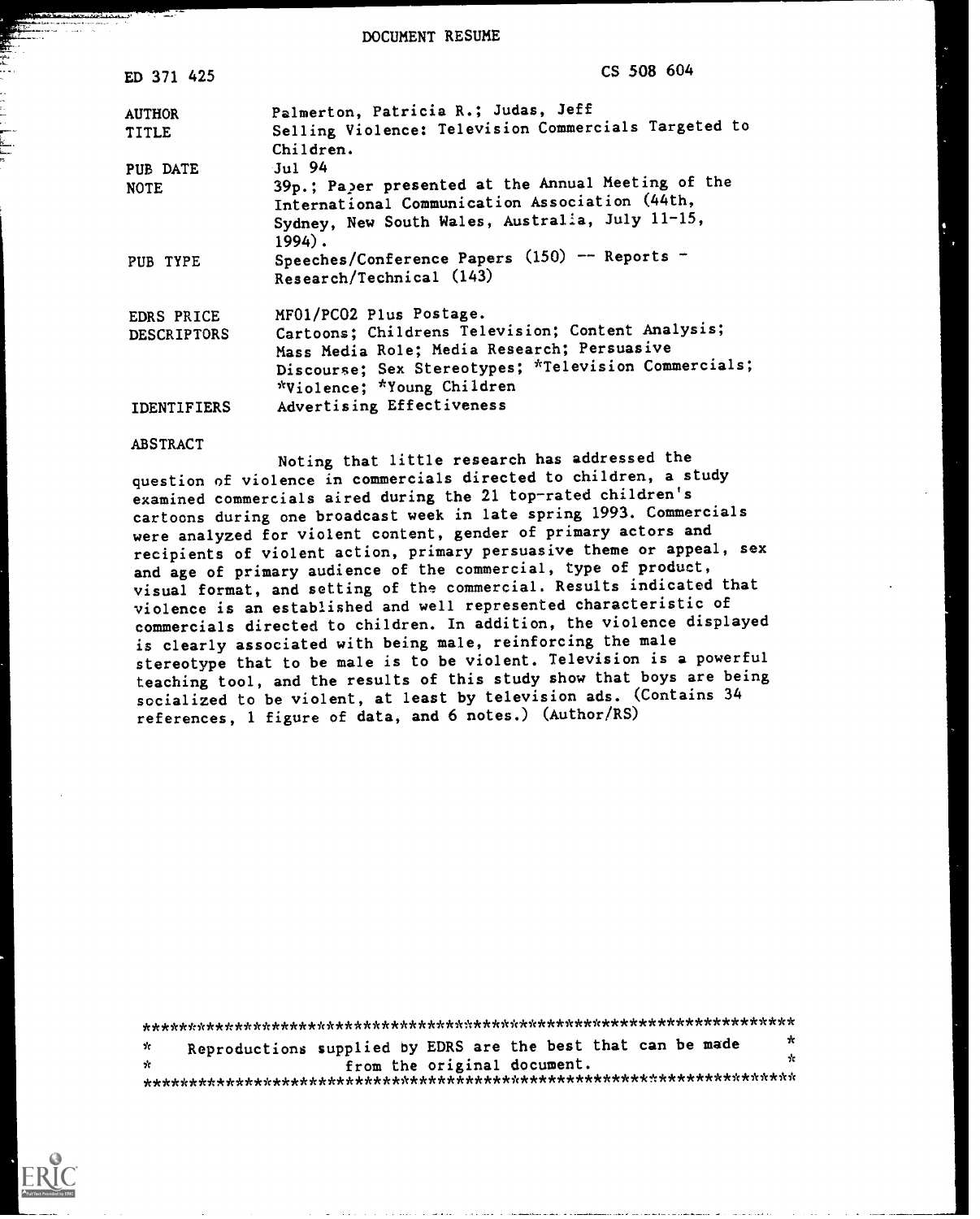Selling Violence:

Television Commercials Targeted to Children

by

Patricia R. Palmerton Department of Theatre & Communication Arts **Hamline University** 1536 Hewitt Avenue St. Paul, MN 55104 (612-641-2228)

## E-Mail: PPALMERT@PIPER.HAMLINE.EDU

and

Jeff Judas 2527 Wilshire Court Mendota Heights, MN 55120 (612-454-9174)

Presented at the International Communication Association Conference Sydney, Australia July 1994

This research was conducted as part of a student-faculty collaborative research project funded, in part, by the Bush Foundation. Initial data analysis was completed by Mr. Judas as part of his undergraduate Honors project.

US DEPARTMENT OF EDUCATION<br>Office of Educational Research and Improvement<br>EDUCATIONAL RESOURCES INFOPMATION

- CENTER (ERIC)<br>This document has been reproduced as<br>received from the person or organization originating it
- CI Minor changes have been made to improve reproduction quality
- Points of view or opinions stated in this<br>document do not necessarily represent<br>official OERI position or policy

"PERMISSION TO REPRODUCE THIS MATERIAL HAS BEEN GRANTED BY

 $\Omega_2/\Omega_3$ 

1.0 THE EDUCATIONAL RESOURCES INFORMATION CENTER (ERIC)"

2 BEST COPY AVAILABLE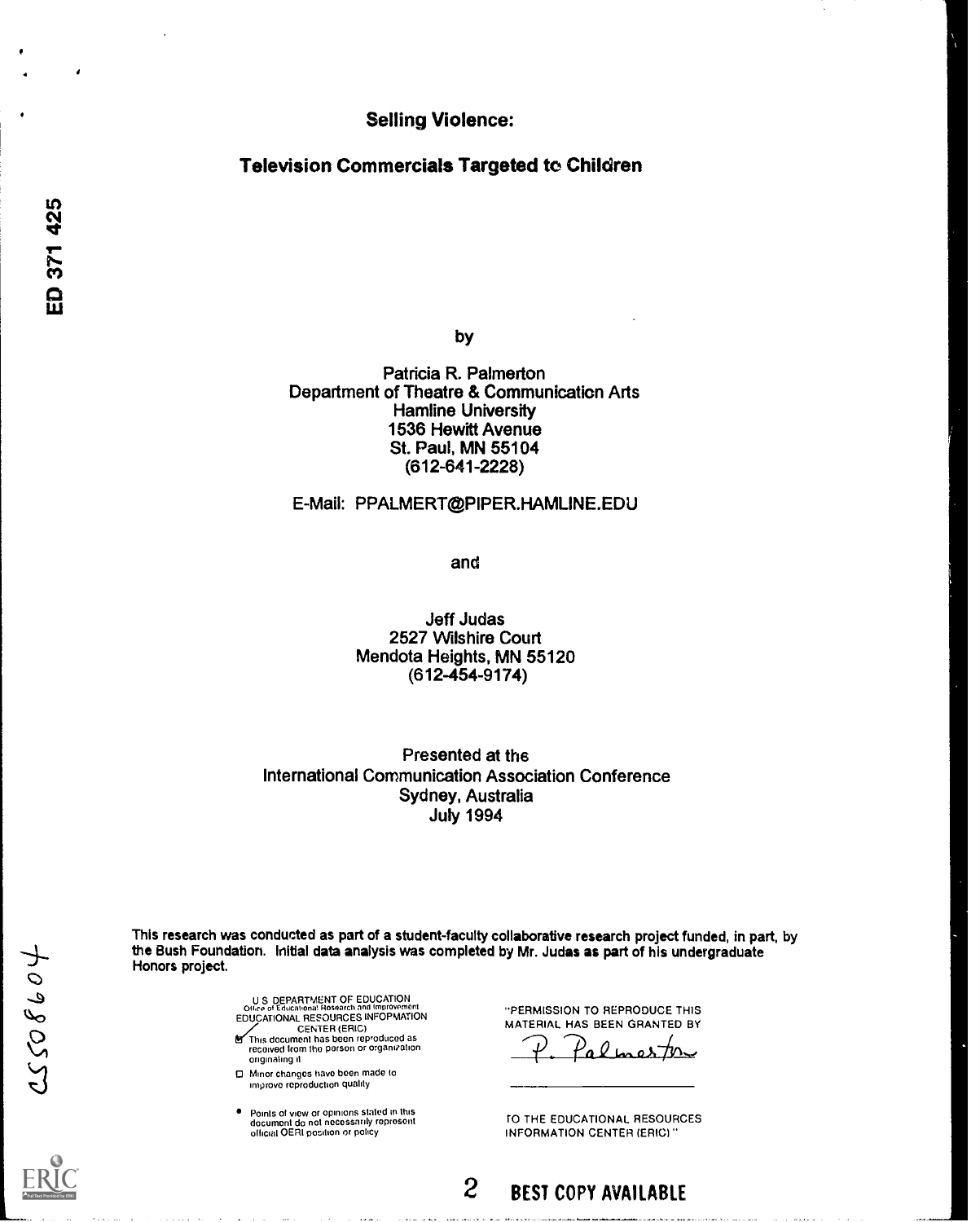## **Abstract**

While a great deal of attention has been paid to the amount of violence portrayed in children's programming very little research has addressed the question of violence in commercials aired that are directed to children. This study examined commercials aired during the twenty-one top rated children's cartoons during one broadcast week in late spring 1993. Commercials were analyzed for violent content, gender of primary actors and recipients of violent action, primary persuasive theme or appeal, sex and age of primary audience of the commercial, type of product, visual format, and setting of commercial. Results indicated that violence is an established and well-represented characteristic of commercials directed to children. In addition, the violence displayed is clearly associated with being male, reinforcing the male stereotype that to be male one must be violent.

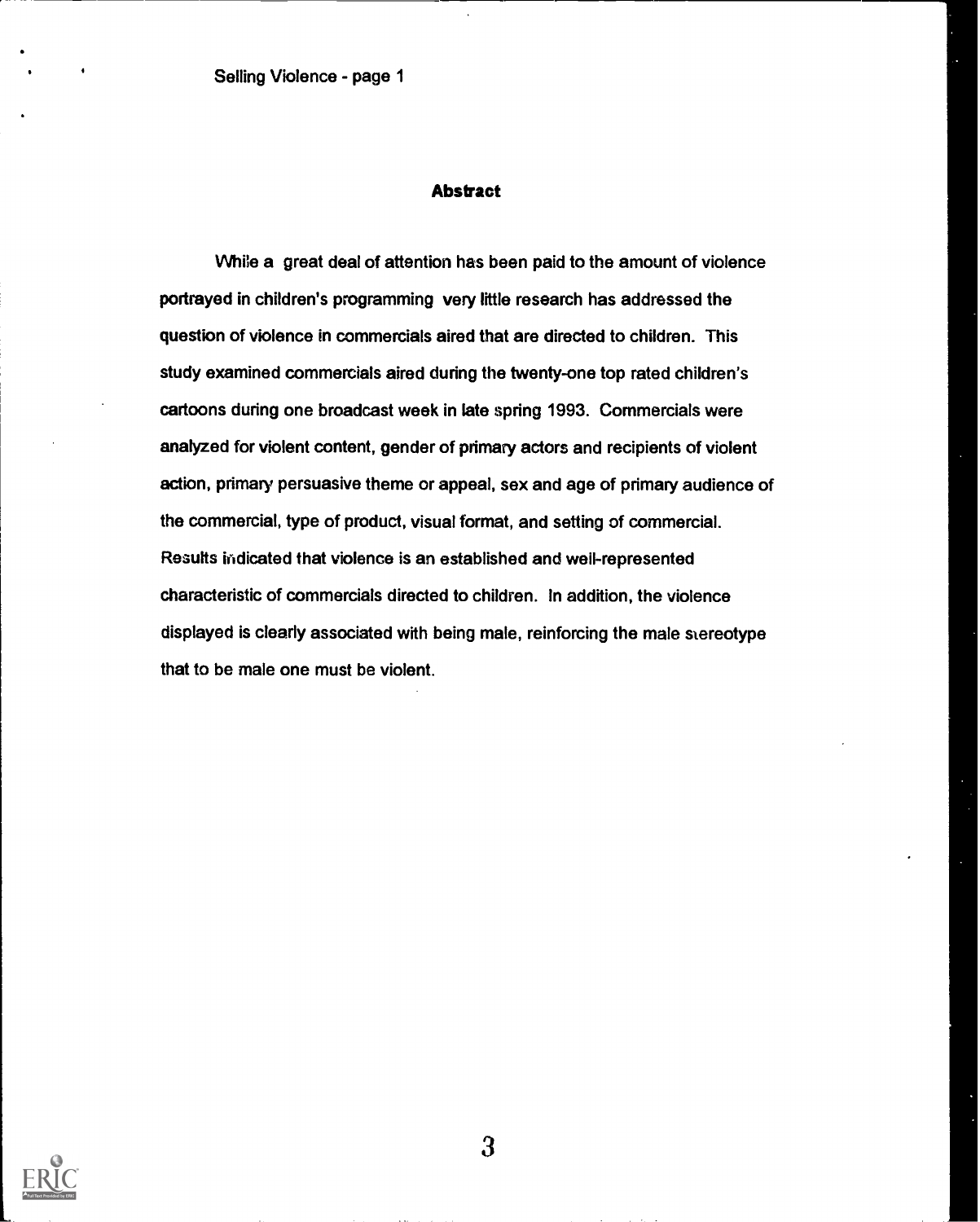## Selling Violence: Television Commercials Targeted to Children

## **introduction**

It has been said that television is "the first mass-produced and organically composed symbolic environment into which all children are born and in which they will live from cradle to grave" (Palmer & Dorr, 1980). Despite the controversies about the exact nature of its influence, television unquestionably informs and persuades audiences in powerful ways.

Not surprisingly, the amount of television viewed by the average American has been increasing since its inception (Bretl & Cantor, 1988; Murray, 1992). Currently, 98% of all households in the United States have a television (Murray, 1993). Recent research has shown that the average American child watches 27.3 hours of TV per week. By the time the American child has completed high school, it has been estimated that he or she will have watched 22,000 hours of television, 11,000 hours more than he or she will have spent in classrooms (Phillips, 1991).

The overwhelming popularity of television has inspired thousands of investigations into the nature of the medium, from analyses of program content to the impact of heavy television viewing on health and nutrition (Huston, et al., 1992). Concern over the possibility that popular media will inspire anti-social acts has been the focus of much of the research, and can be seen even before

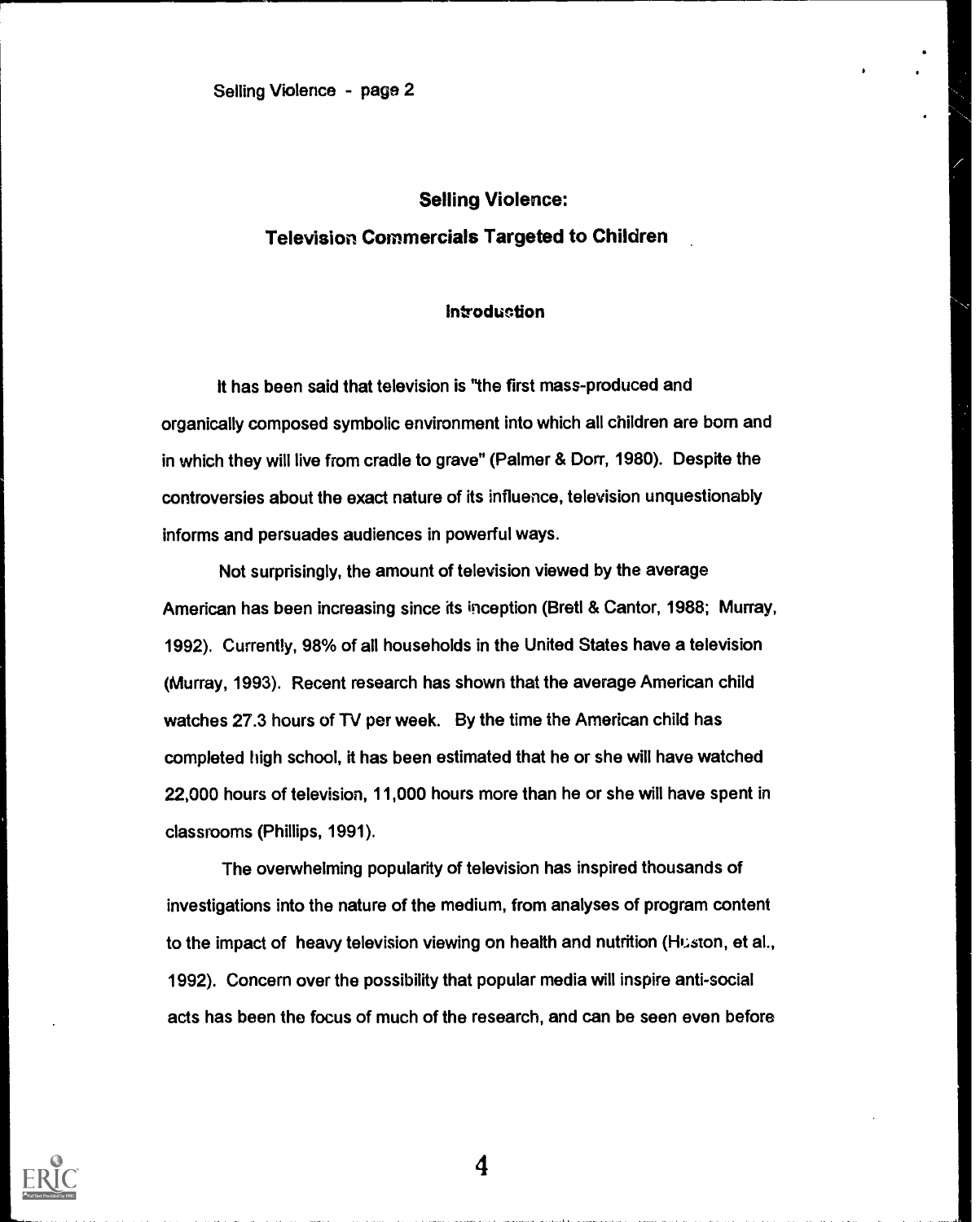the advent of television in the early research concerns about the influence of movies and comic books on children (Gunter, 1994; Lowery & De Fleur, 1988).

Attention to violence on television has been evident since the early 1950s (Gunter, 1994; Murray & Kippax, 1979). Among the more disturbing findings have been the consistent results showing that there are more instances of violent acts and situations in children's programming than on prime-time television (Condry & Scheibe, 1991; Huston, et al., 1992). During programming that is directed toward children, it has been found that there are an average of 25 acts of violence per hour, in 9 out of 10 programs (Condry & Scheibe, 1991). A 1992 study commissioned by TV Guide that looked at cable as well as network programming again found a high frequency of violence: 1,846 individual acts of violence in 180 hours of programming (10 channels over 18 hours). Cartoons, once again, were the most violent (TV Guide, 1992).

Considerably less attention, however, has been focused on the violent content of commercials aired during children's programming. Except for a study in 1979, where Schuetz & Sprafkin found that products were often presented in aggression-oriented contexts, little specific attention has been directed at violence in commercials. On the surface, this may seem reasonable when one considers a commercial's short duration in relation to program length. Nevertheless, because they are produced specifically to attract and to persuade a highly impressionable audience, violence in commercials has a potentially powerful impact. Furthermore, television executives specializing in children's programming have argued that sponsors wield substantial influence on content

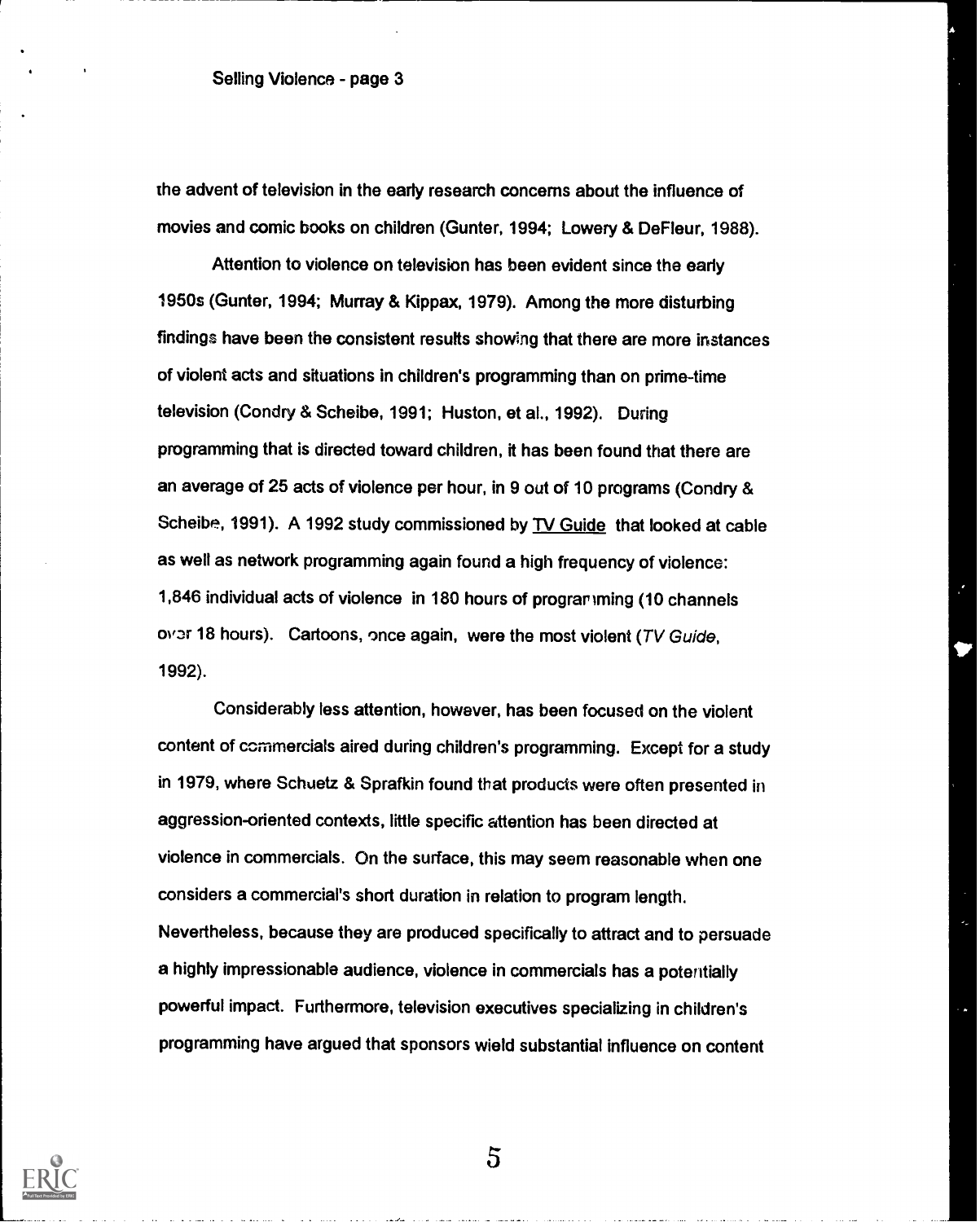in an attempt to create a need in the audience that their products will satisfy (President of DIC, National Council for Families & TV, 1993). Violence used as a persuasive tool in commercials may therefore point to the commercialization of violence as an intervening factor influencing the violent content in cartoons themselves. It is this deliberate goal to change attitudes about the desirability of certain products, services, and behaviors that points to the importance of identifying the extent to which violence appears as a persuasive tool in these commercials.

The purpose of this study was to examine the incidence of violence in children's advertising to complement investigations into violence in children's programming generally. It is our belief that the extensive exposure of children to advertising in terms of number of commercials broadcast, the repetitive nature of this exposure, and the persuasive intent of the ads makes it imperative to examine children's advertising relative to the question of media violence.

#### Background and Overview

### **Advertising**

It has been said that television provides children with an "early window" on the world (Kunkel & Roberts, 1991). Because television in the United States operates as a commercial venture, this "early window" has also brought the nation's younger generation face-to-face with our system of private enterprise much sooner and to a much greater degree than ever before.

In 1982 the self-regulating code of the National Association of Broadcasters was rescinded, and in 1984 the FCC regulatory limit on ads

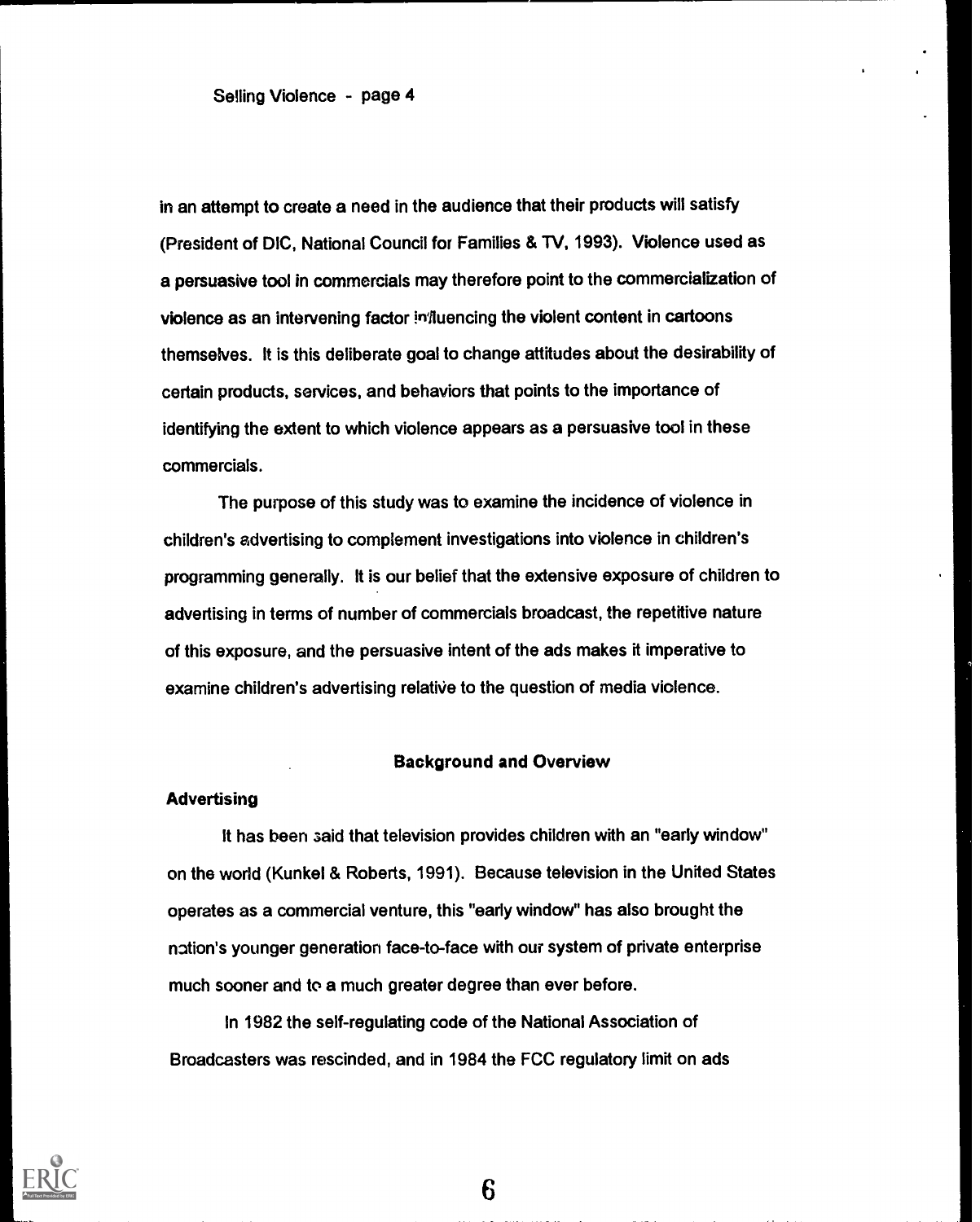directed to children was lifted. Kunkel and Gantz (1992) found that the amount of advertising directed to children cn television has been steadily increasing since 1984. The Children's Television Act of 1990, instituted because of concerns about the content of children's programming, set the limit for children's television commercials at 10.5 minutes/hour on week-ends, up from 9.5 minutes/hour under the earlier FCC regulation. As Kunkel and Gantz (1992) remark, the Act essentially legislated the observed increases in the amounts of advertising directed at children (this increase was apparently acceded to in exchange for "tacit support" of the industry for the Act. See Kunkel & Gantz, 1992, p. 148). Kunkel and Gantz (1992) emphasize the lack of oversight regarding advertising directed to children:

With the demise of the NAB code, the only remaining layer of self-regulation is maintained by the advertising industry, which funds the Children's Advertising Review Unit of the National Council of Better Business Bureaus, Inc. CARU's activities are limited to reviewing a relatively small number of ads each year that have attracted complaints after they have aired; its efforts have been characterized as 'more symbolic than pragmatic' because of CARU's modest budget and resources and also because of the lack of any power to enforce its decisions. (p. 137)

It is estimated that the typical child viewer in 1980 was exposed to 20,000 commercials per yea! (Huston, et al., 1992; Kunkel & Roberts, 1991). After federal deregulation in 1984 this number has increased (Condry &

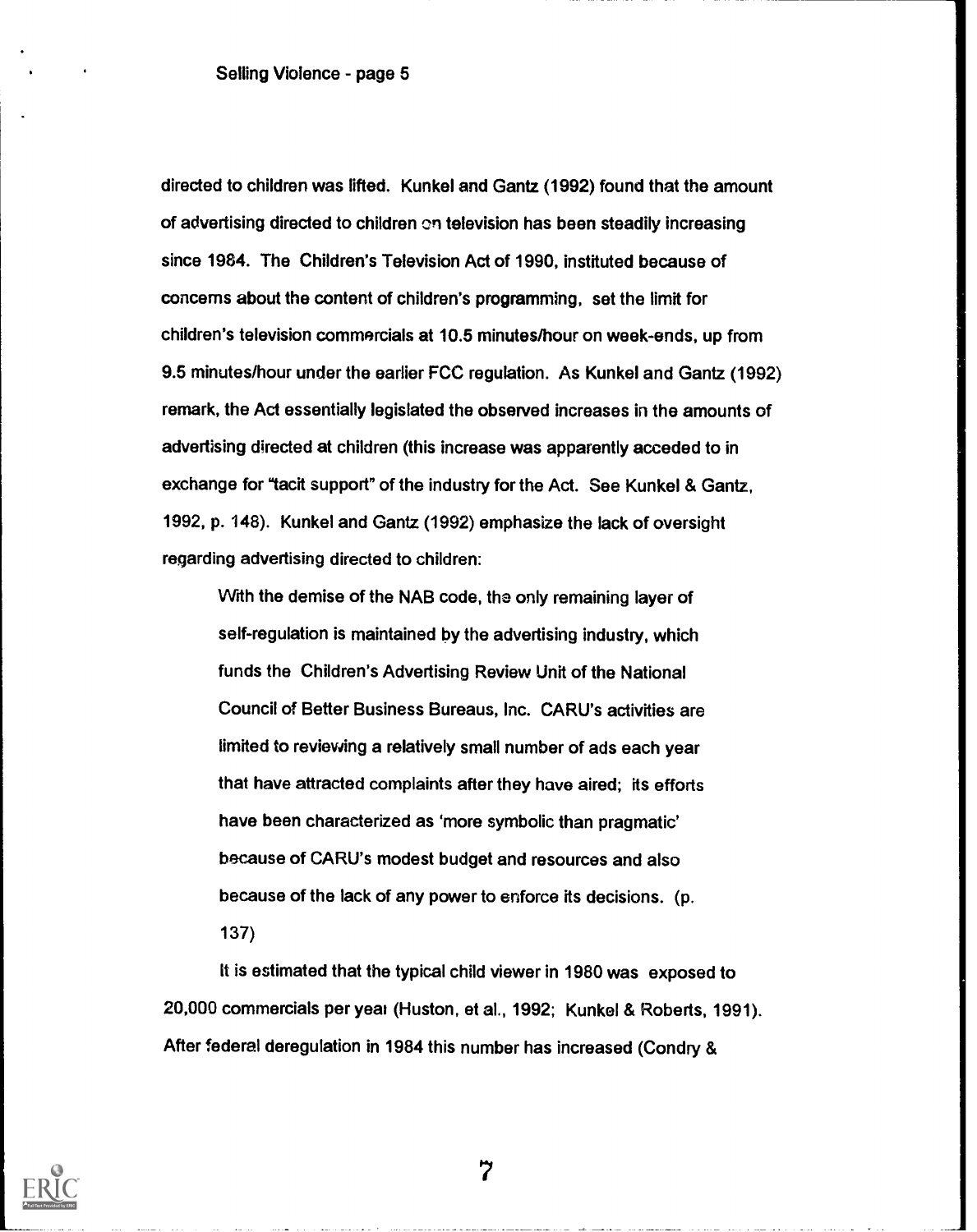Scheibe, 1991; Kunkel & Gantz, 1992). In the current environment, the only real gatekeeper for ads broadcast to children is the individual station or cable company, and these have little say in advertising decisions made beyond the local level. Regulations regarding ads directed to children are limited to amount of advertising, deceptive advertising, and introductions to advertising that help children distinguish between ads and program content.

Some of the most extensive research on advertising the influence of advertising on children addresses a child's inability to make a perceptual distinction between programs and commercials. A 1977 study produced evidence indicating that most children below age 5 do not consistently recognize whether the content they are watching is a program or a commercial (Adler, et al.). Also, children are not necessarily able to recognize persuasive intent until around 7 to 9 years of age (Doubleday & Droege, 1993; Kunkel & Roberts, 1991). Common persuasive techniques are not understood until close to adolescence (Doubleday & Droege, 1993). Consistent with these findings, younger children tend to express greater belief in commercials and a display a higher frequency of purchase requests after viewing a commercial (until about age 8) (Huston, et al., 1992; Kunkel & Roberts, 1991). Not only do children display knowledge about products and request products advertised, but there is evidence that commercials have the potential to influence children's perceptions of sex-roles (Pingree, 1978).

Children do respond to commercials. After reviewing the literature on children's responses to advertising, Huston, et al. (1992) concluded:

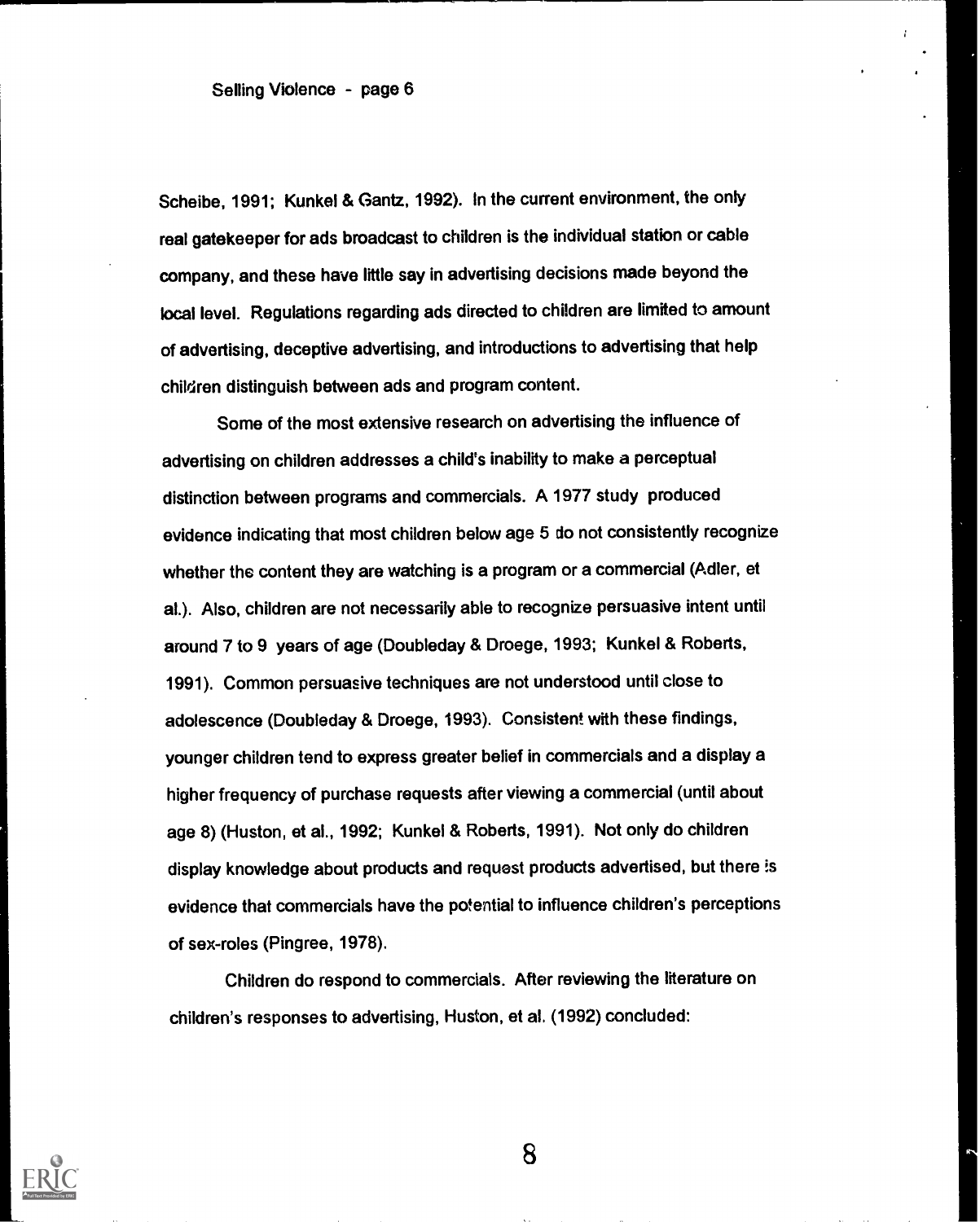Studies of children's responses to commercials provide fairly strong evidence that children's information, knowledge, and preferences are affected. . . . Heavy viewing does not immunize children against commercial appeals nor does it help them to be more sophisticated about the persuasive intent of commercials (p.73-74).

## Violence

The effect of television violence has upon viewers is by no means a settled question. There is substantial evidence that televised violence is related to aggression. For example, correlations have been established between viewing violence and aggressive behavior: heavy viewers behave more aggressively than light viewers. These correlations remain when corrected for other variables, including parenting styles. (Huston, et al., 1992; Singer, Singer, Rapaczynski, 1984). Nevertheless, the direction of causation is not clear (Gunter, 1994). Short-term increases in aggressive behavior have also been associated with previous viewing of aggressive television. What is not clear is whether this heightened aggressiveness "spills over into daily life" (Huston, et al., 1992). In general, it has been found that those children who display heightened aggression are those who were initially more aggressive (Gunter, 1994). It has also been argued that television violence can desensitize viewers to aggression. Children and adults exposed to television violence show less physiological arousal to violence in the "real" world. They are also less likely to help victims of violence (Gunter, 1994). Field studies have also

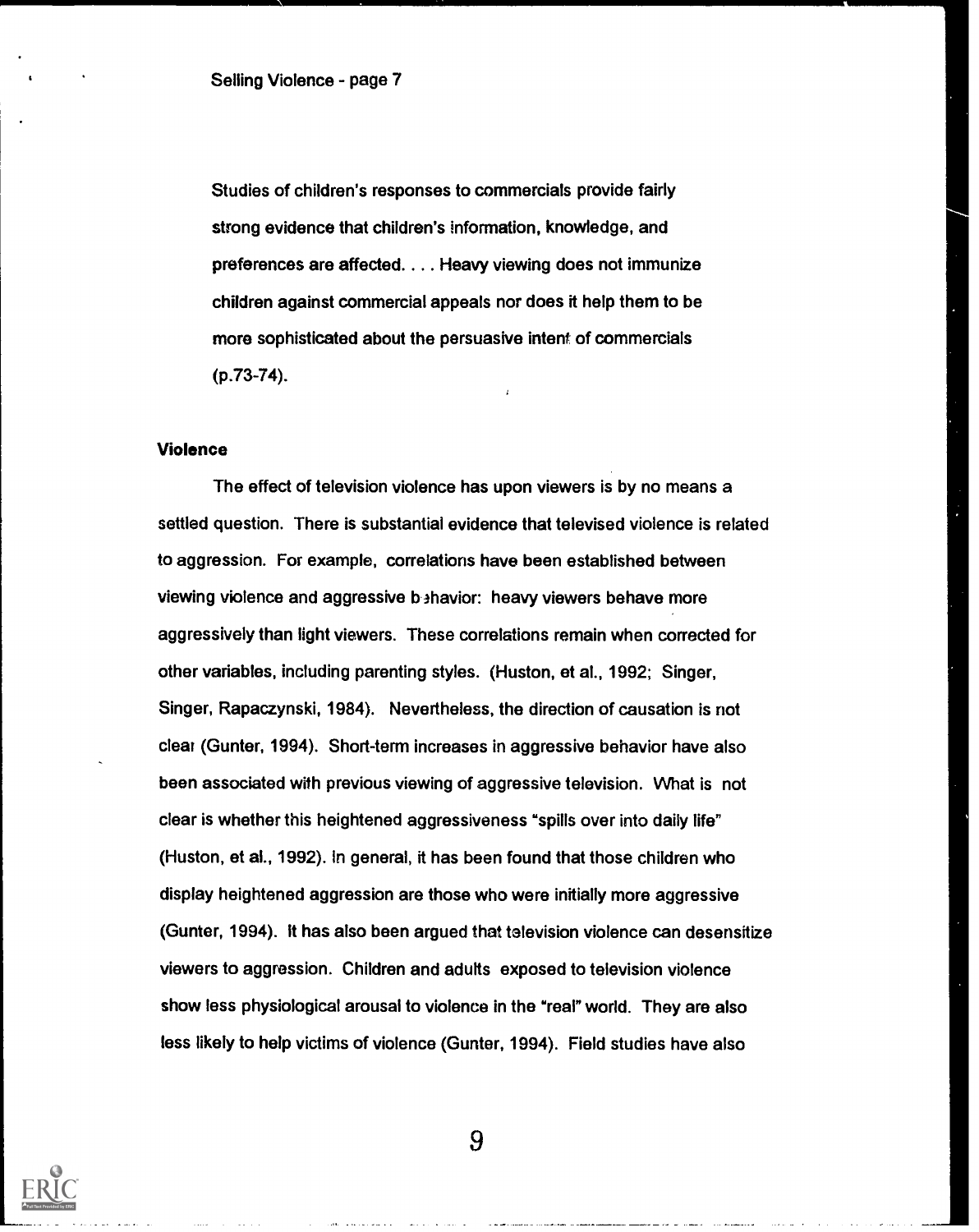shown that there are increases in violent activities in a community after introduction of television. This finding has been found across cultures (Centerwall, 1992). Children have also been shown to imitate aggressive behaviors seen on television (Greenfield, et al., 1993; Gunter, 1994).

Children do not just learn anti-social behaviors or values that some consider questionable. It has been demonstrated that prosocial learning takes place. Kids who see programs such as Mr. Rogers Neighborhood have been shown to be more cooperative, more willing to share toys, and more willing to delay gratification than kids watching other programs (Friedrich & Stein, 1973). This learning does "spill over" into natural settings (Huston, et al., 1992; Murray and Kippax, 1979).

The general question of effects has also been addressed relative to gender stereotypes. It has been shown that children who are heavy television viewers display stronger gender stereotypes than children who read a lot. There have been generally consistent findings that exposure to television and the gender stereotypes therein are highly correlated with the gender stereotypes held by viewers (Huston, et al., 1992).

Kubey and Csikszentmihalyi (1990) make the argument that "ordering" is an "everyday reality-maintenance" need that television may help provide. Through providing information in a variety of forms, television has the capability of helping to create order in experience. Thus, messages on television have "the potential of being used i . a more complex fashion in helping the person become better able to cope with new situations that might arise in the future."  $(p_i)$  In this sense, televised messages, including messages embedded within

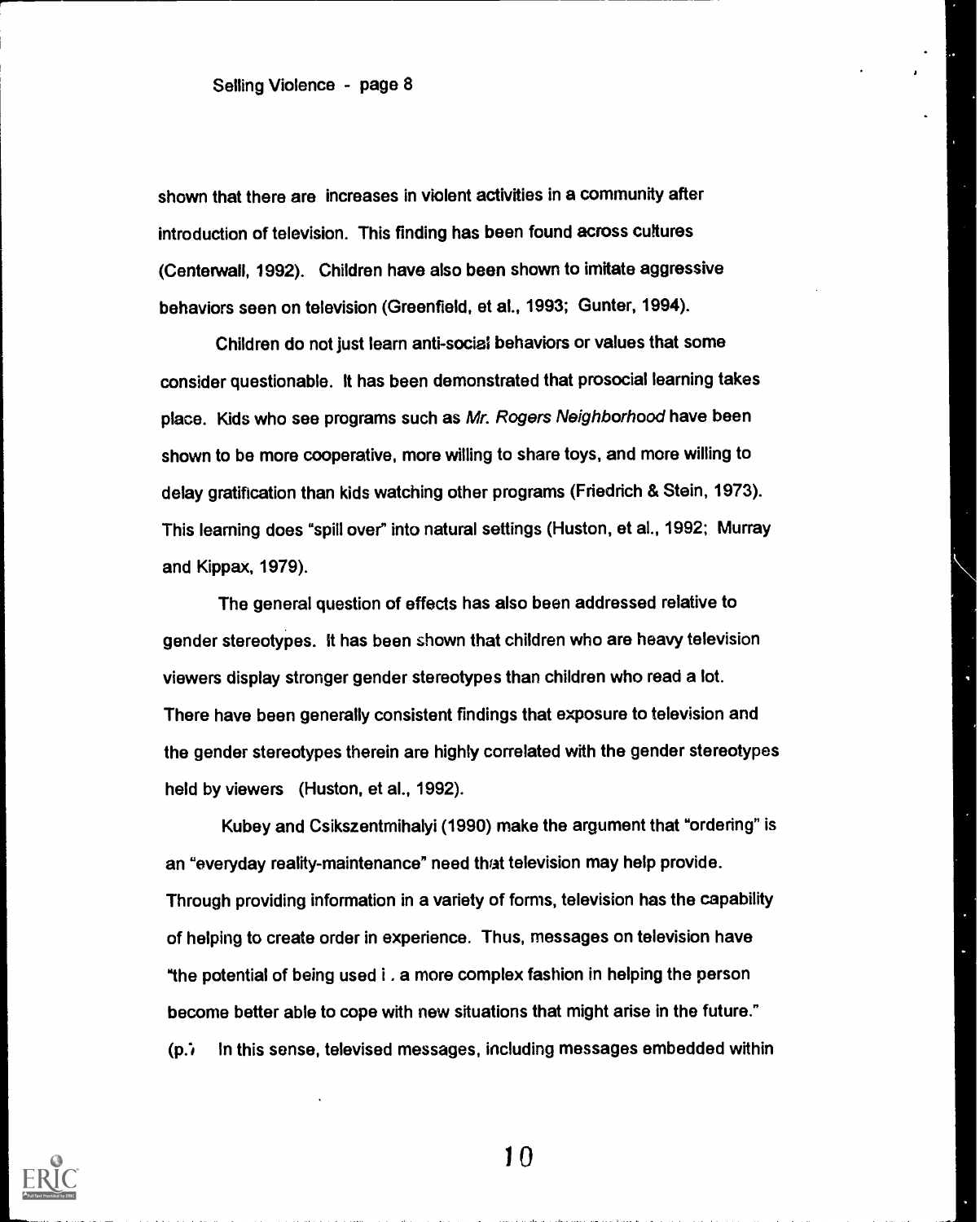commercials, provide a larger sense-making structure by which viewers might understand their world. The findings regarding violence, attitudes toward violence, gender stereotypes, and prosocial learning all support the notion that whether through the "drip" method of the "drench" method (Greenberg, 1983, cited in Huston et al., 1992), televised messages provide structures of meaning for audiences in which they may choose to participate. The factors influencing those choices are less clear.

In light of the potential effects of exposure to violent programming, and given the difficulty children have in distinguishing between the "reality" offered in a commercial and the probable nature of the product in actual performance, the question of violence used as a persuasive tool in commercials becomes even more important. Advertisers' persuasive strategies often focus not only upon the qualities of the product advertised, but upon the consumer's need for that product. To be successful, an advertisement must establish a need in the consuming audience: for example, if we want to have a good time, we need to drink the right kind of beer; if we want to have white clothes, we need to use Brand-X Bleach. The advertiser therefore not only has the task of convincing the consumer that the product will perform as demonstrated, but must also convince the consumer that the consequence of the product's use is also desired: the consumer must come to see him/herself as wanting those white clothes. Not only is the product cast in a desirable light, but so too are the behaviors that create a need for that product. By means of this strategy the advertiser sells the behavior to the consumer by showing that behavior to have desirable outcomes. Once this connection is established, it is only a short step

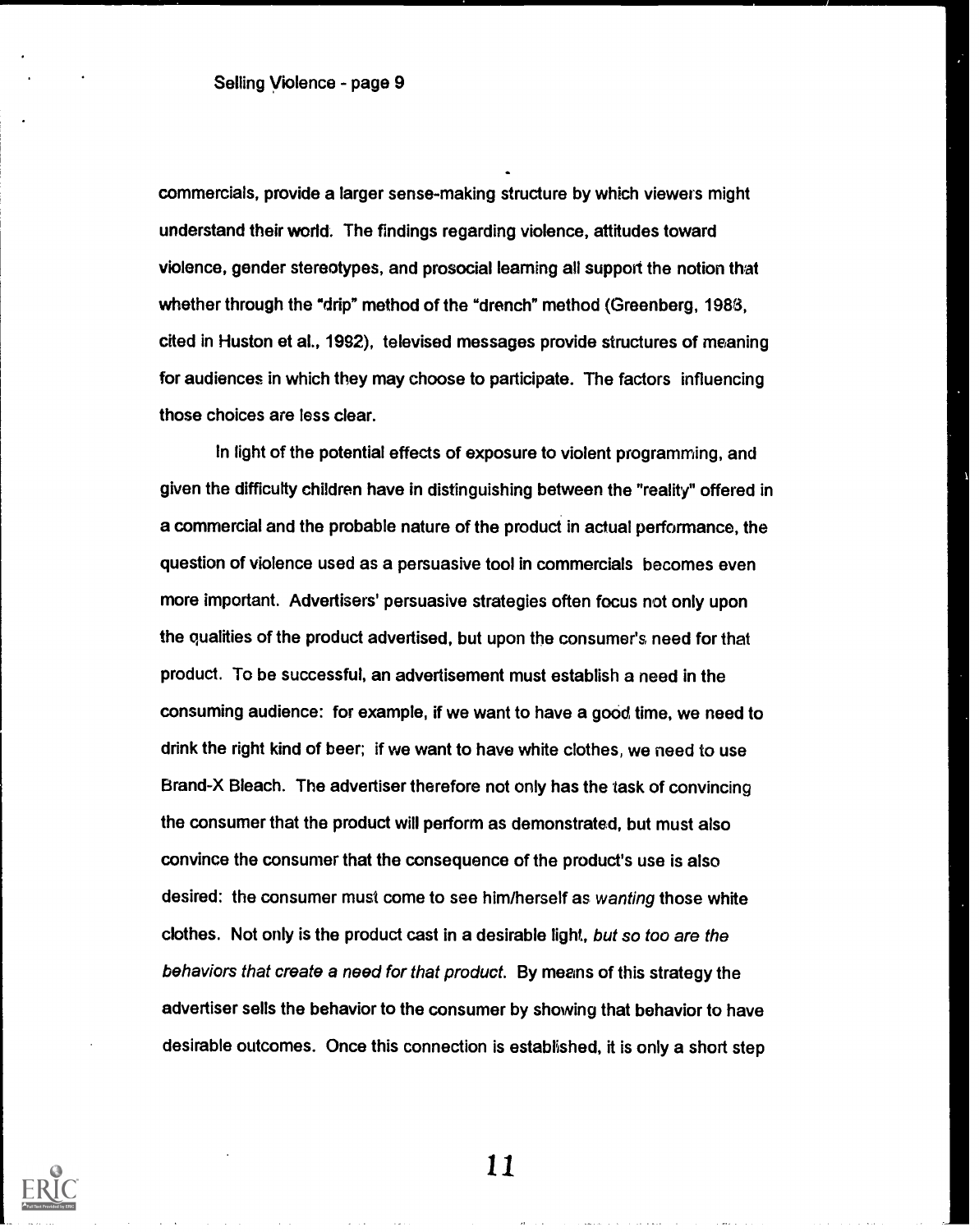for the consumer to see him or herself as "needing" the product in order to successfully engage in the behavior. It is therefore crucial to the advertiser to make the consumer see the behavior as desirable, even necessary to effective daily functioning in the world. When considering violence in children's advertising, then, one must consider the implications of the incidences of violence in light of an intentional strategy to convince a young audience that the behaviors needed are not only desirable but that they are necessary if the child is to fulfill the ideal portrayed in the advertisement. Only then will the targeted audiences experience a need for the advertised product. The product in only important because it promises to help those children enact the desired behavior.

Television advertising exerts significant influence on children. There is substantial evidence that televised messages about violence interact with attitudes and is related to violent behavior exhibited by heavy viewers. Violence in advertising is therefore a combination that should create considerable concern.

### Methodology

The purpose of this study is to examine the type and frequency of violent acts and situations in commercials broadcast during children's programming. The analysis was constructed to examine the various attributes in children's television commercials and will provide a "snapshot" of the nature of advertising directed to children on non-cable, commercial television in one Midwestern market.

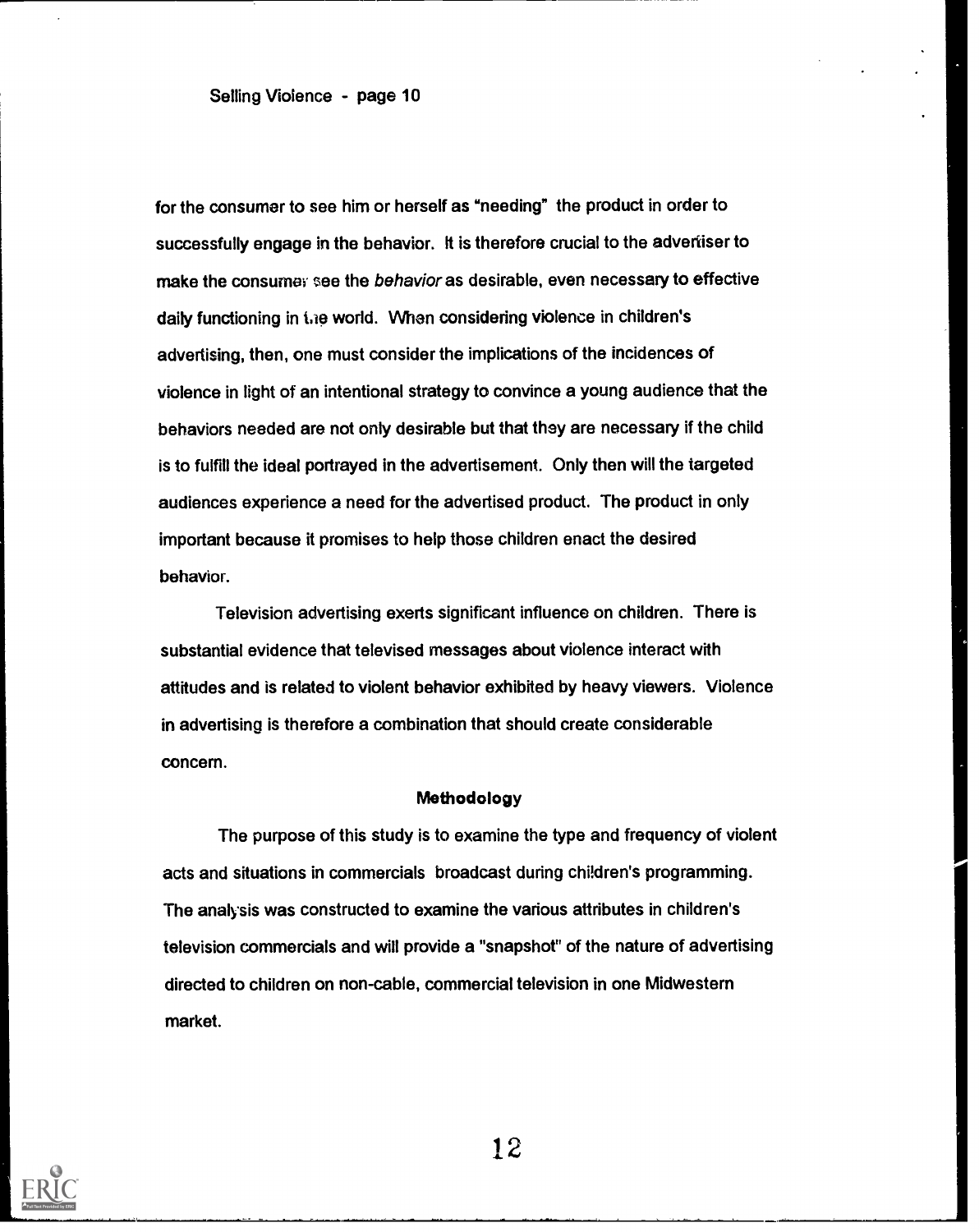## Sample

Television commercials from four non-cable, commercial television stations that broadcast cartoons to the Minneapolis/St. Paul metropolitan area were used for this study. They are CBS (WCCO), ABC (KSTP), Independent  $(KMSP)$ , and Fox (KITN). NBC did not broadcast children's cartoon  $\sim$  juring the time period studied.

Our sample included those cartoons that had the highest viewership among children. Using the February 1993 Nielsens, cartoons with a rating of "3" or higher (the highest rating was "9") were used in this study<sup>1</sup> resulting in a total of 21 cartoons (See Figure l). Saturday and weekday cartoons were taped during the week of June 7-12, 1993.2 Sunday cartoons were taped July 18, 1993, having been onitted from the original sample due to technical problems.3 The weeks chosen were not sweeps weeks; all programming was consistent with typical programming during the regular school year.



<sup>1</sup> The February Nielsen ratings were the most recent available. To confirm ratings figures and to establish relative consistency of ratings over time we also used the May 1993 Rating Performance Grids prepared by a local television station. The choice of a rating of "3" was influenced both by desired sample size and by the fact that programs with a "3" or higher rating appear to be more enduling.

<sup>2</sup> Children were still in school during this week, in this market.

<sup>3</sup> Programming schedule for this week was the same as in the week of June 7.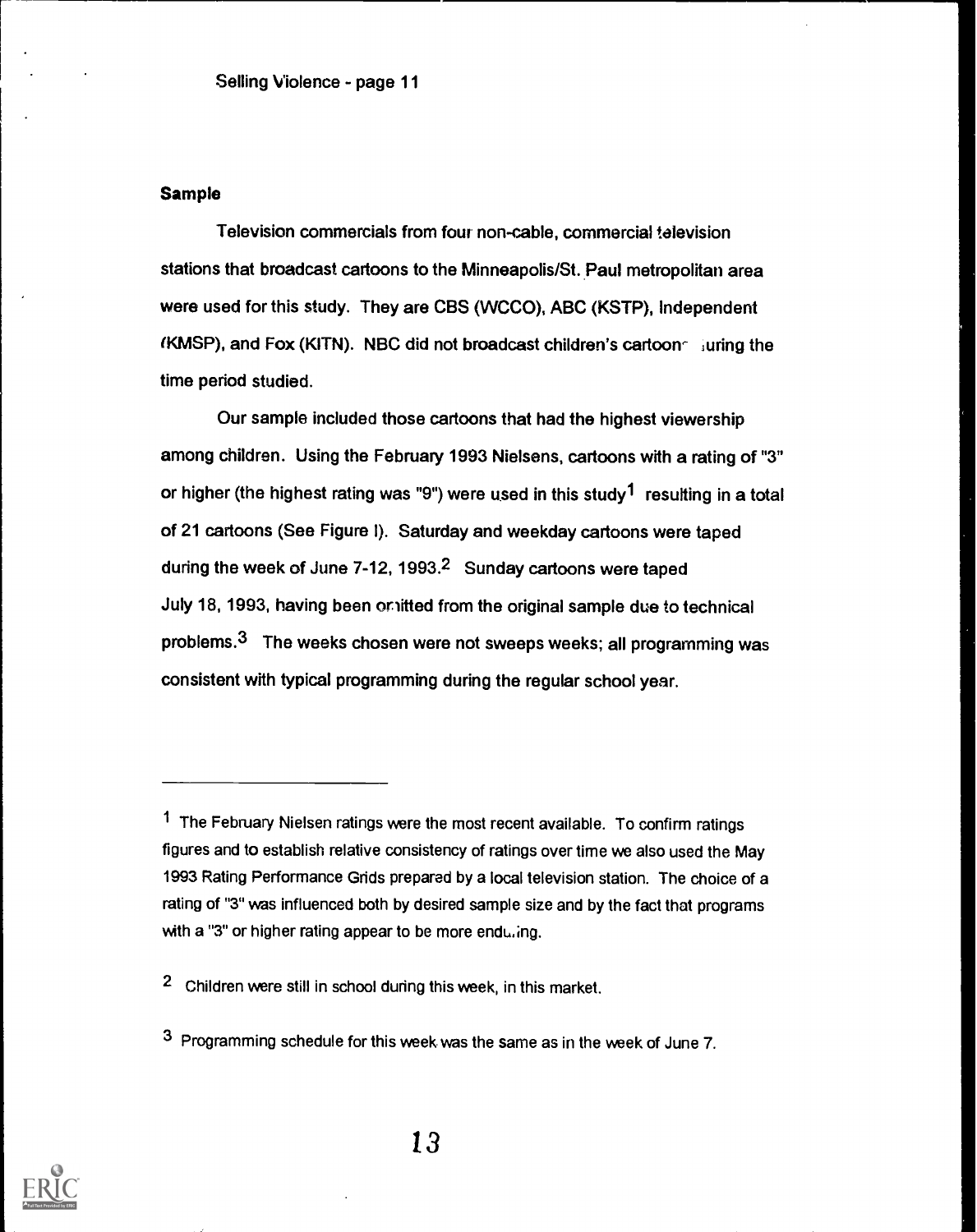## Figure I

# Ranking of Cartoons

| 1. Garfield and Friends         | <b>CBS</b>         | Saturday        |
|---------------------------------|--------------------|-----------------|
| 2. Winnie the Pooh              | <b>ABC</b>         | <b>Saturday</b> |
| 3. Teenage Mutant Ninja Turtles | <b>CBS</b>         | <b>Saturday</b> |
| 4. Talespin                     | Independent        | Sunday          |
| 5. Tom & Jerry                  | Independent        | Sunday          |
| 6. Goof Troop                   | Independent        | Weekday PM      |
| 7. Conan                        | Independent        | Sunday          |
| 8. Raw Toonage                  | <b>CBS</b>         | <b>Saturday</b> |
| 9. Rescue Rangers               | Independent        | Sunday          |
| 10. X-Men                       | Fox                | Saturday        |
| 11. Darkwing Duck               | <b>ABC</b>         | <b>Saturday</b> |
| 12. King Arthur                 | Independent        | Sunday          |
| 13. Little Mermaid              | <b>CBS</b>         | <b>Saturday</b> |
| 14. Duck Tales                  | Independent        | Weekday AM      |
| 15. Taz                         | Fox                | <b>Saturday</b> |
| 16. Tiny Toons                  | Fox                | Saturday        |
| 17. Wizard of Oz                | <b>Independent</b> | Sunday          |
| 18. Dennis the Menace           | Independent        | Weekday AM      |
| <b>19. Gulliver's Travels</b>   | Independent        | Sunday          |
| 20. Eek! The Cat                | Fox                | <b>Saturday</b> |
| 21. Batman-Animated             | Fox                | Weekday PM      |

EF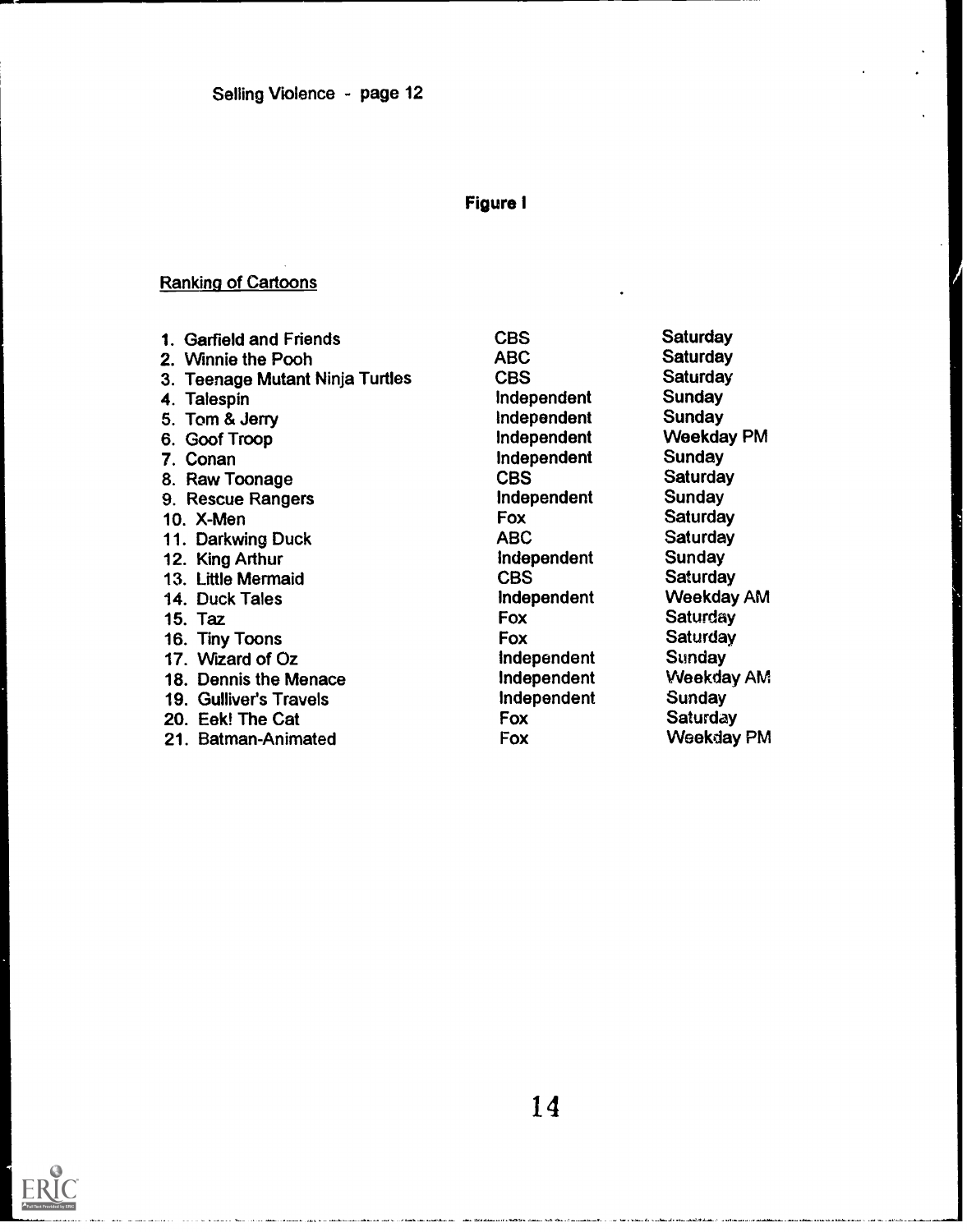Commercials aired during these cartoons were coded from the moment the program began to the moment the next program began. Two programs were one hour length (Garfield and Friends and Teenage Mutant Ninja Turtles), and so commercials aired during the first half-hour of these programs were used, making program lengths equivalent. All commercials were coded, even if repeated. A total of 245 commercials were included for analysis.

### Coding

All commercials were coded for the following attributes:

Cartoon violence. Each cartoon was categorized as high-violence, medium-violence, and low-violence. Data for this determination came from a study conducted at the same time, using these same cartoons (Broadwater, 1994). High-violence cartoons were those where the frequency of violent incidents was 0.5 standard deviation above the mean or higher for amount of violence in this sample of cartoons; low-violence cartoons were those where the frequency of violent incidents were 0.5 standard deviation below the mean or lower; medium-violence cartoons were all other cartoons.

Type of spot. All non-program spots were coded as commercial, the purpose of which is to sell a product or service; PSA (Public Service Announcement), a message intended to persuade, but not to sell a product; or promotion, for the station and/or future programming.

Nature of visual format. Commercials fell in one of three categories: Animated/Fantasy, where characters and setting are of cartoon-quality or clearly depicting make-believe events (such as dogs flying); Non-animated:

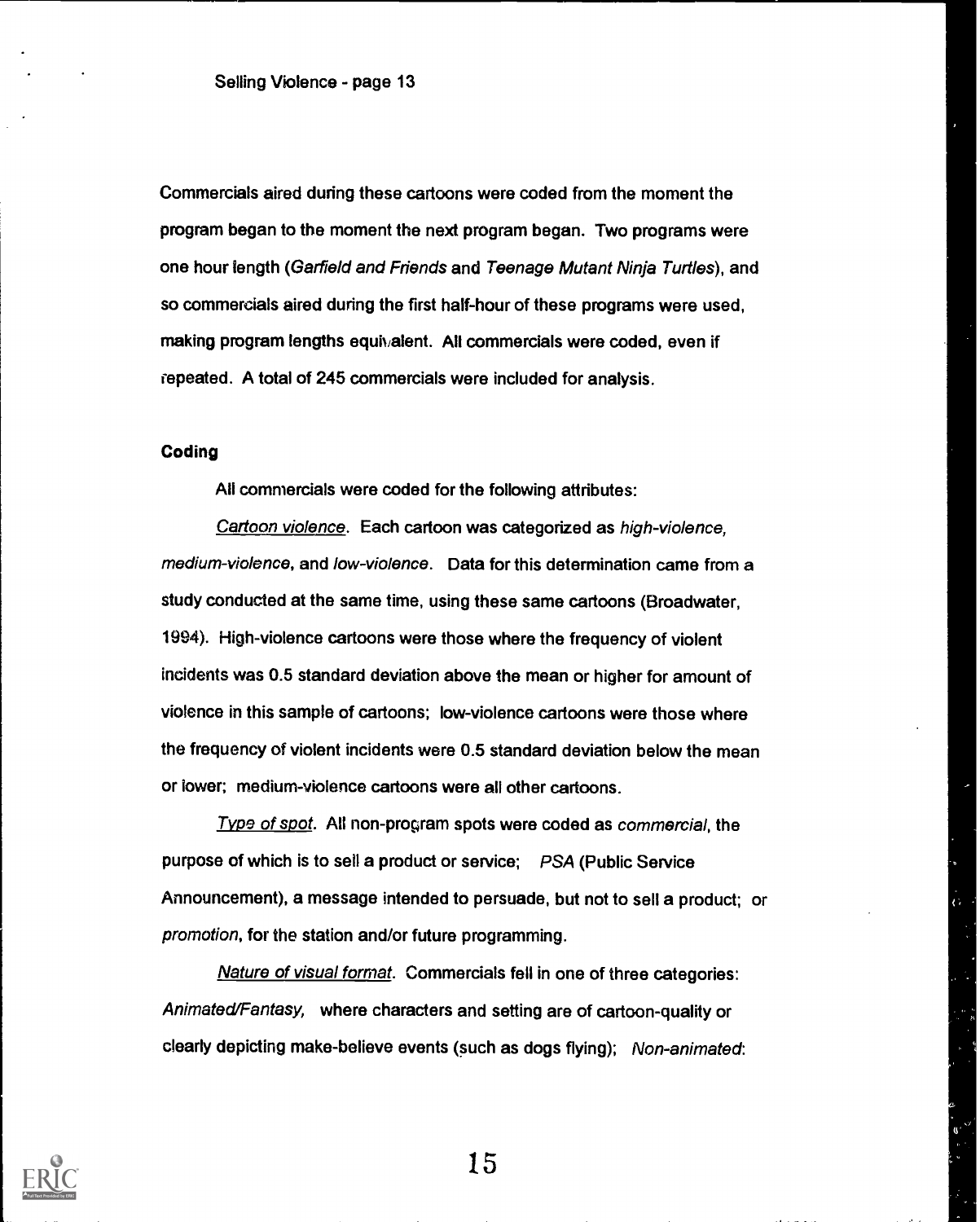Human characters operating in a possible non-make-believe environment; or Mixed, a combination of the two classifications (such as human characters interacting with animated characters).

Type of product. Products and services were collapsed into five general groupings: Clothing, toys/games, consumables (such as candy, cereals, juices, soda pop), fast food and restaurants, and other (i.e. recreation parks, events, books, and movies).

Setting of commercial. Advertisements were coded according to the location in which they are depicted. Two categories were used to identify the setting of the commercials: Home, those that include the kitchen, bathroom, other room in house, and outdoors at home; and Away, including places such as restaurants, schools, and outdoors away from home.

Primary theme/appeal. All commercials were coded according to the primary theme or appeal using the four key categories described by Kunkel and Gantz (1992), somewhat modified: fun/happiness, taste/flayor/smell, productperformance, and product-in-social-context. The fun/happiness theme included commercials where the focus of attention is upon the positive emotional consequences of using the product. At the same time, the product itself is not described in any significant detail. For example, a pitch claiming that macaroni and cheese is "more fun than a bowl full of monkeys" would be a fun/happiness theme. Commercials showing kids smiling, laughing, and dancing around in a surreal context would also be coded as fun/happiness. Taste/flavor/smell includes appeals such as "tastes so good one taste is never enough," "tasty fruity flavors", or "a fruity part of a balanced breakfast." The product-

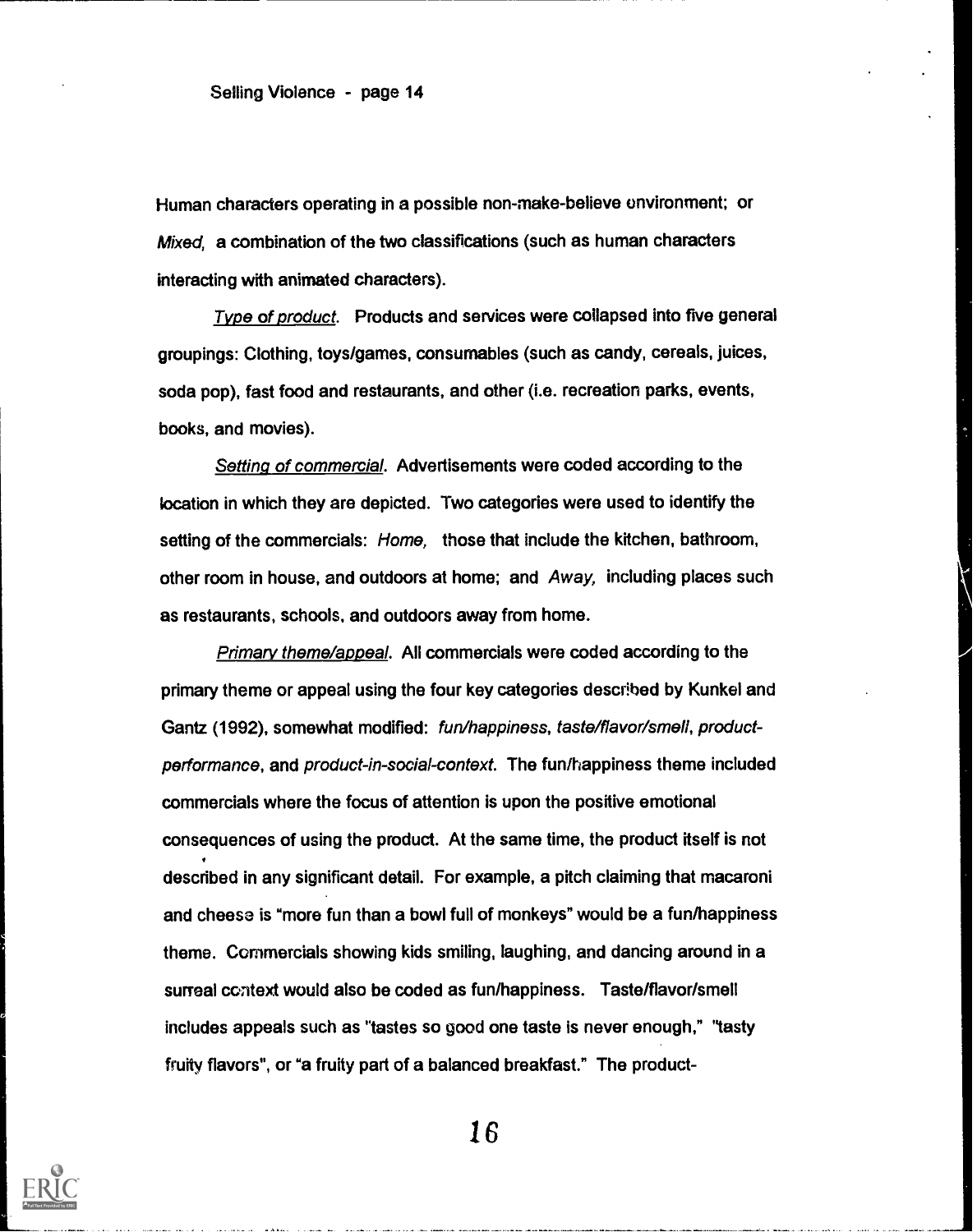performance theme was coded when the primary focus of the ad was on the ways in which a product performed in use, or when the specific or unique qualities of a product-in-use were shown. The product-in-social-context theme was coded when the ad focused on the use of the product in a social situation and peer acceptance, social esteem, or status was associated with using the product.

Appeal to sex and age. The appeal of the commercials was coded as male, female, or "NA" if either the sex was unidentifiable or there was a general mix of the sexes in the commercial resulting in the inability to code the commercial's appeal as being either male or female. Age categories were 0-5 years of age, 6-9 years old, 10-14 years old, 16-19 years old, or 20 years old or older. Age appeal was determined based on the product or service advertised and the estimated age of the main characters in the ad that represented the target audience. These categorizations must be considered to be approximations.

Violence. Finally, the commercials ware coded for violent content. For this study we used the definition offered by George Gerbner and the Annenberg group of researchers: violence is the "overt expression of physical force compelling action against one's will on pain of being hurt or killed or actually hurting or killing" (Gerbner, Gross, & Signorielli, 1980; Gerbner, Gross, Signorielli, & Jackson-Beck, 1979). However, in addition we also coded proposed violence and reference to past violence. If no violence could be identified in a given commercial, then all subsequent coding attributes (to be

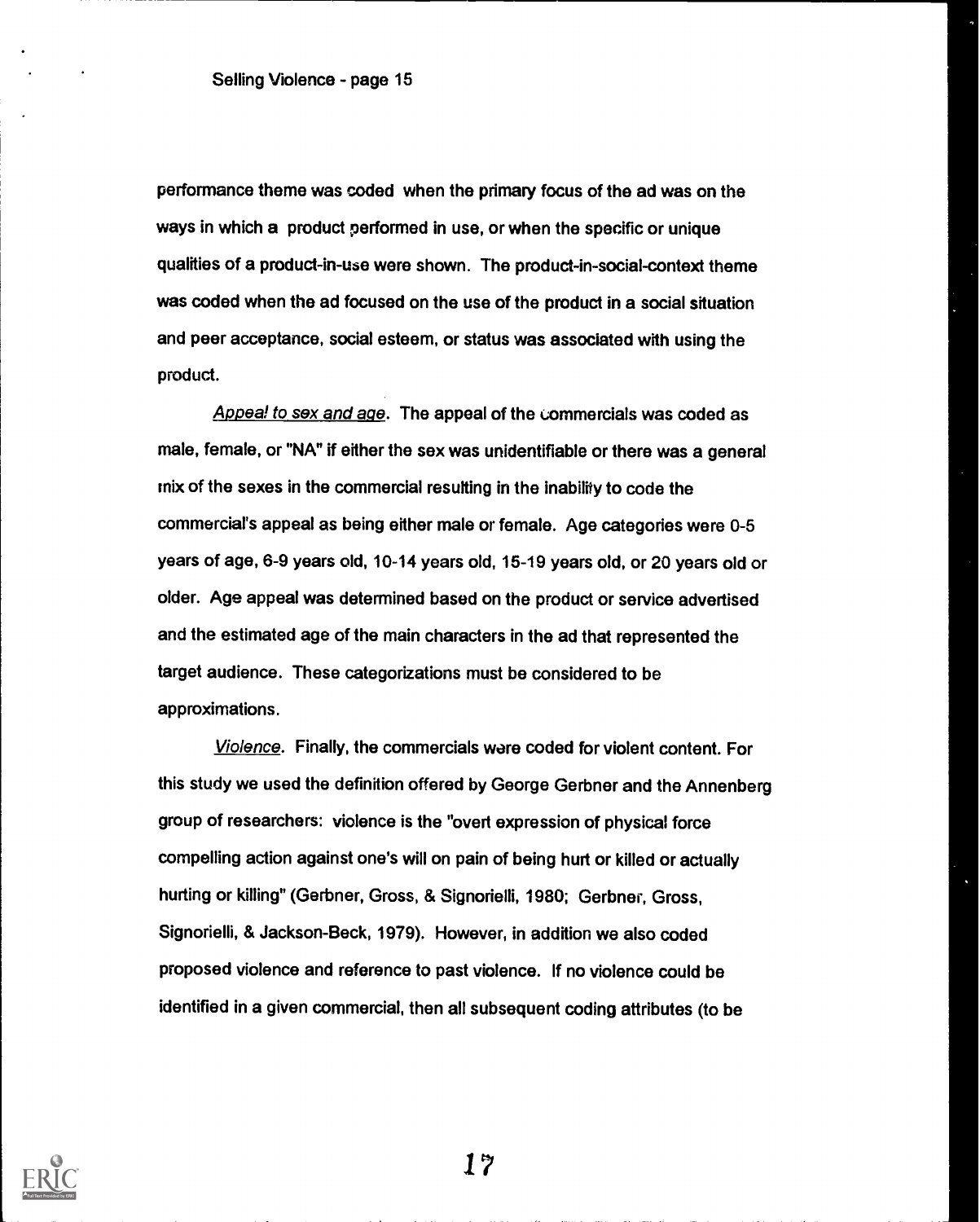described) were considered not applicable. If some form of violence was identified in the commercials, the following attributes were also considered:

Overt violence. An ad was coded as containing overt violence if there was evidence of gunplay, use of weapons, isolated punches, pushing, dragging, biting, hitting, other simple assaults, or action that could cause physical harm.

Proposed violence. Meanings about violence are constructed through aural as well as visual means. Therefore, this attribute was coded "yes" if there were signs of verbal or nonverbal abuse or threats, or proposals of pending violence, for example, "Put your hands up or I'll shoot," or "Will Max get fried?" Also included in this category were menacing threats with a weapon, threatening gestures (such as a raised fist), attempts to incite fear, or symbolic representation of violence (e.g., breaking of a doll's arm to illustrate what could happen to you if you don't comply).

Other violence. Commercials were coded "yes" in this category if there was reference to past violence to influence others' future action (e.g., "He blasted you; now its your turn!"). Also include were all other types of violence that did not fall within the definitions described for overt violence or proposed violence. For instance, natural disasters, such as earthquakes, were counted in this category. Generally, the type of actions coded with a "yes" were those whose origin could not be traced to a specific earthly entity.<sup>4</sup>



<sup>4</sup> We included natural disasters because of the short length of the scenario developed in ads, where plot development must take place in the span of 30-seconds. We opted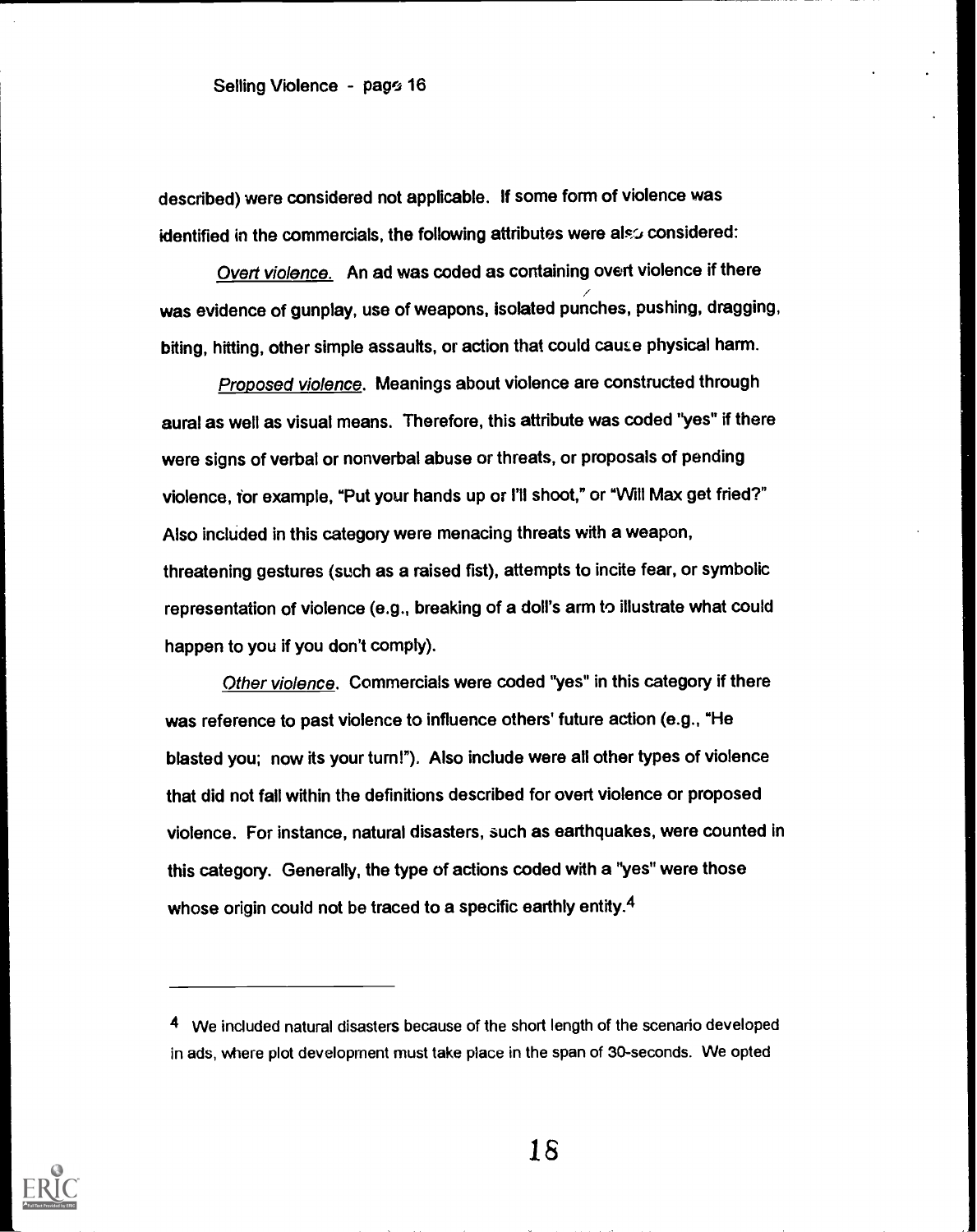Alternatives to violence. When an ad was coded as containing violence, it was also coded for evidence of any alternative to violence being offered (e.g., problem-solving).

Sex of player doing action and sex of player receiving action. Whenever possible, the commercials exhibiting identifiable violence were coded for two additional categories, the sex of the player primarily taking action and the sex of the player primarily receiving action. If either the sex was unidentifiable or there was a general mix of the sexes in the commercial resulting in the inability to accurately code the commercial, this category was coded as "not specific".

#### **Results**

Of the 245 commercials included in this analysis, 46.1% (n=113) contained some form of identifiable violence. 33.5% (n=82) contained overt violence, and 37,1% (n=91) contained proposed violence. Of all spots, 86.1% (n=211) were commercials, 2.9% (n=7) were PSA's, and 11% (n=27) were promotions. In the following pages, the dominant patterns of violence in these commercials are described.

Violence in Ads Related to Violence in Cartoon Shows. There were no significant differences between the amount of violence in the cartoon and the number of ads broadcast during that cartoon that contain violence  $(X^2=1293,$ df=2, p<.9374). This lack of relationship may be associated with a tendency for



for a definition that would include this kind of destruction without requiring that the locus of intentionality be determined.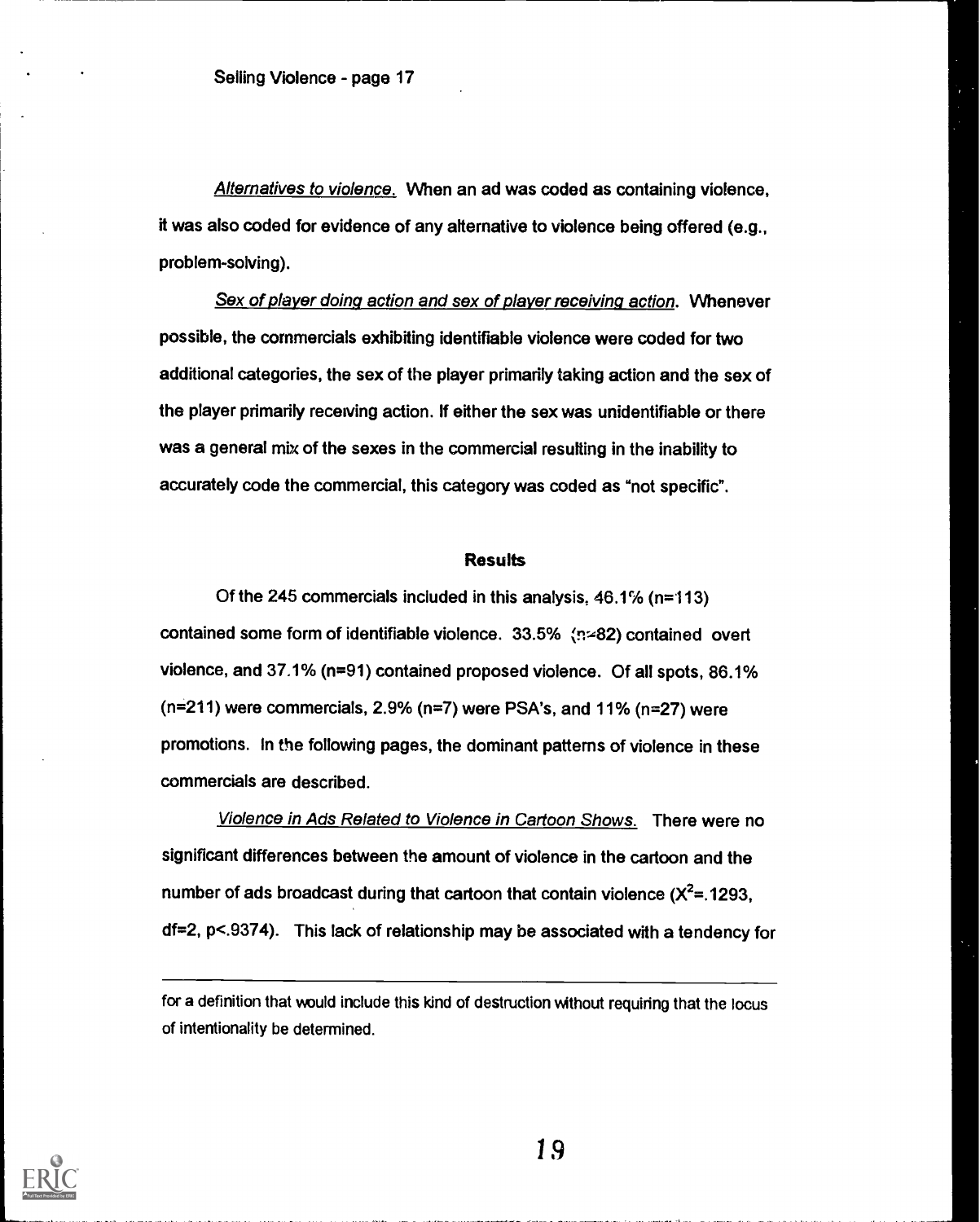the high violence shows to have a smaller percentage of violent ads and the less violent shows to have greater percentage of violent ads. For example, 58.3 % of the ads on *Winnie the Pooh* were violent, a show that contained no violence (the only one). 45.5% of the ads on both Goof Troop and The Little Mermaid, two shows in the "low violence" category, were violent. 33.3% of the ads of Chip 'n Dale Rescue Rangers, a "high violence" show, were violent. On the highest violence show, Batman Animated, only 38.5% of the ads were violent. Mid-range violent shows contain violent ads ranging from 27.3% violent ads (Teenage Mutant Ninja Turtles) to 60% violent ads (Wizard of Oz and Eek! the Cat). This was not a consistent tendency across all cartoons, however, and no correlation, positive or negative existed.

Age and Violence. Most ads were directed to children 6-9 years old (60.4%, n=148). Of these, 46.6% were violent. Of the ads directed toward much younger children (1.2%, n=3), none were violent. Of the ads directed to 10-14 year olds (30.2%, n=74), 41.9% were violent. Only a small number of ads were directed to older audiences. Of the ads directed to 15-19 year olds (2%, n=5), only 20% were violent, but of those directed at 20 and up (2% , n=5) 60% were violent.

Day and Time Commercial Aired and Violence. No particular day was more or less violent that any other day, even when broken down by appeal. No particular time of day was more or iess violent than any other time.

Format and Violence. There was some indication that animated fantasy was more likely to contain violence, but this was not a significant relationship  $(X^2=4.3998, df=2, p<12).$ 

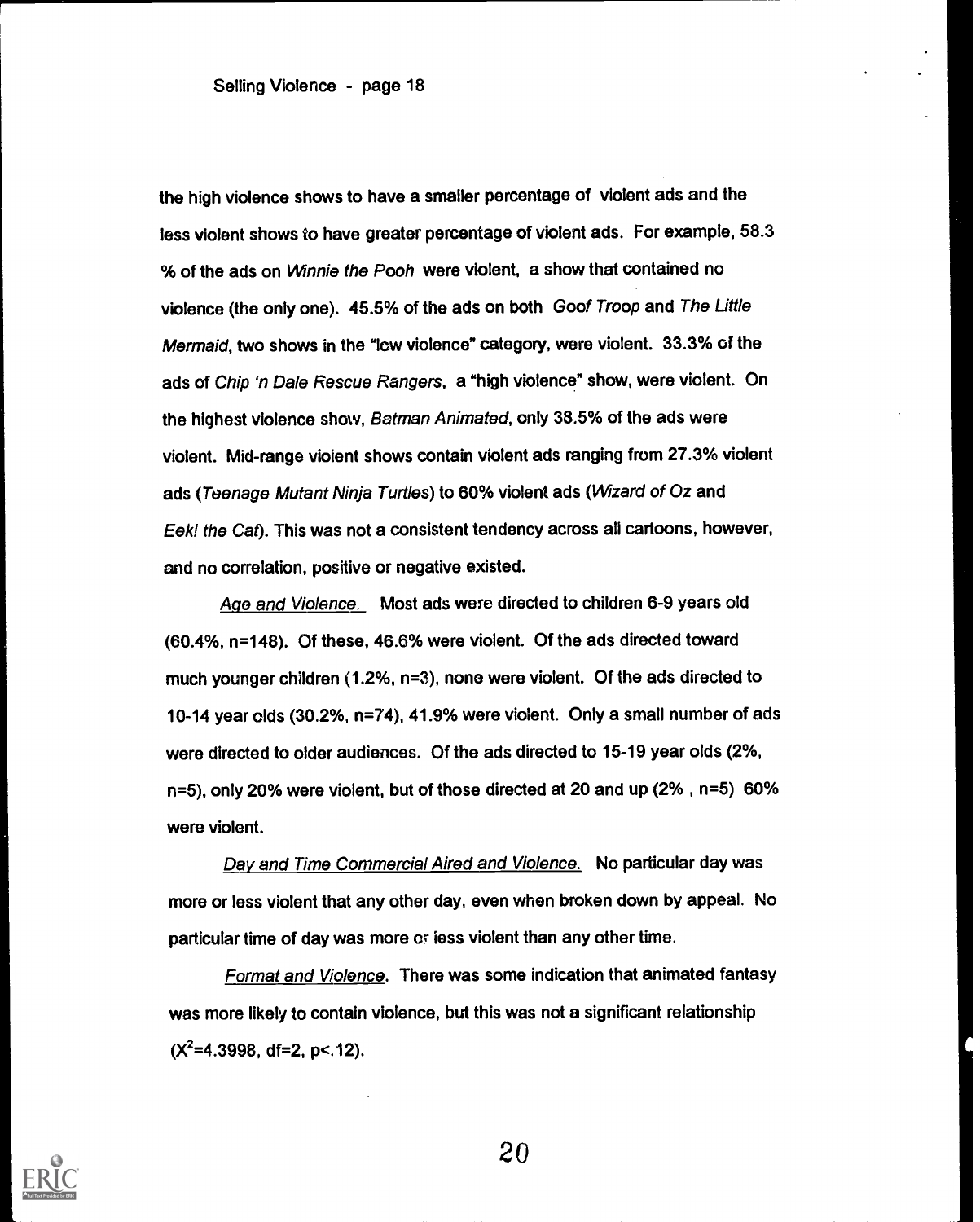Setting. There was no difference in violent content whether action in the commercial was set at home (34.5%) or away from home (34.1%).

**Product and Violence. The highest frequency of ads was for** consumables (n=116, or 47.3% of the total). Ads for toys and games accounted for 22% of the ads  $(n=54)$ ; fast foods accounted for 9% of the ads  $(n=-22)$ ; and "other" (including all promotions and PSA's) accounted for 21.6% of the ads (n=53).

There were no violent ads for fast foods. Of the violent ads, 25.7% were for toys and games (n=29), 37.2% were for consumables (n=42), 0% were for fast foods, and 37.2% were "other" (n=42). Of all toys/games ads, 53.7 % were violent; Of all consumables, 36.2% were violent; of all fast foods, 0% were violent; of all "other" ads, 79.2% were violent  $(X^2=48.07, df=3, p<.0001)$ .

Of the violent ads, 86.2% (n=25) of the toys and games ad contained overt violence; 61.9% (n=26) of the consumables contained overt violence; and 73.8% (n=31) of "other" ads contained overt violence. (X2=5.14, df=2, p<.08). Of ail toys and games ads 46.3% contained overt violence, comprising 30% of the total overt violence. Consumables contained overt violence 22.4% of the time, comprising 31.7% of the total overt violence. "Other" ads contained overt violence 58% of the time, comprising 37.8% of the total overt violence.  $(X^2=53.17, df=6, p<.0001)$ .

Of all toys and games ads, 51.9% contained proposed violence, comprising 30.8% of the total. Consumables contained proposed violence 25% of the time (31.9% of the total); fast foods were not violent; "other" ads contained proposed violence 64.2% of the time, comprising 37.4% of the total

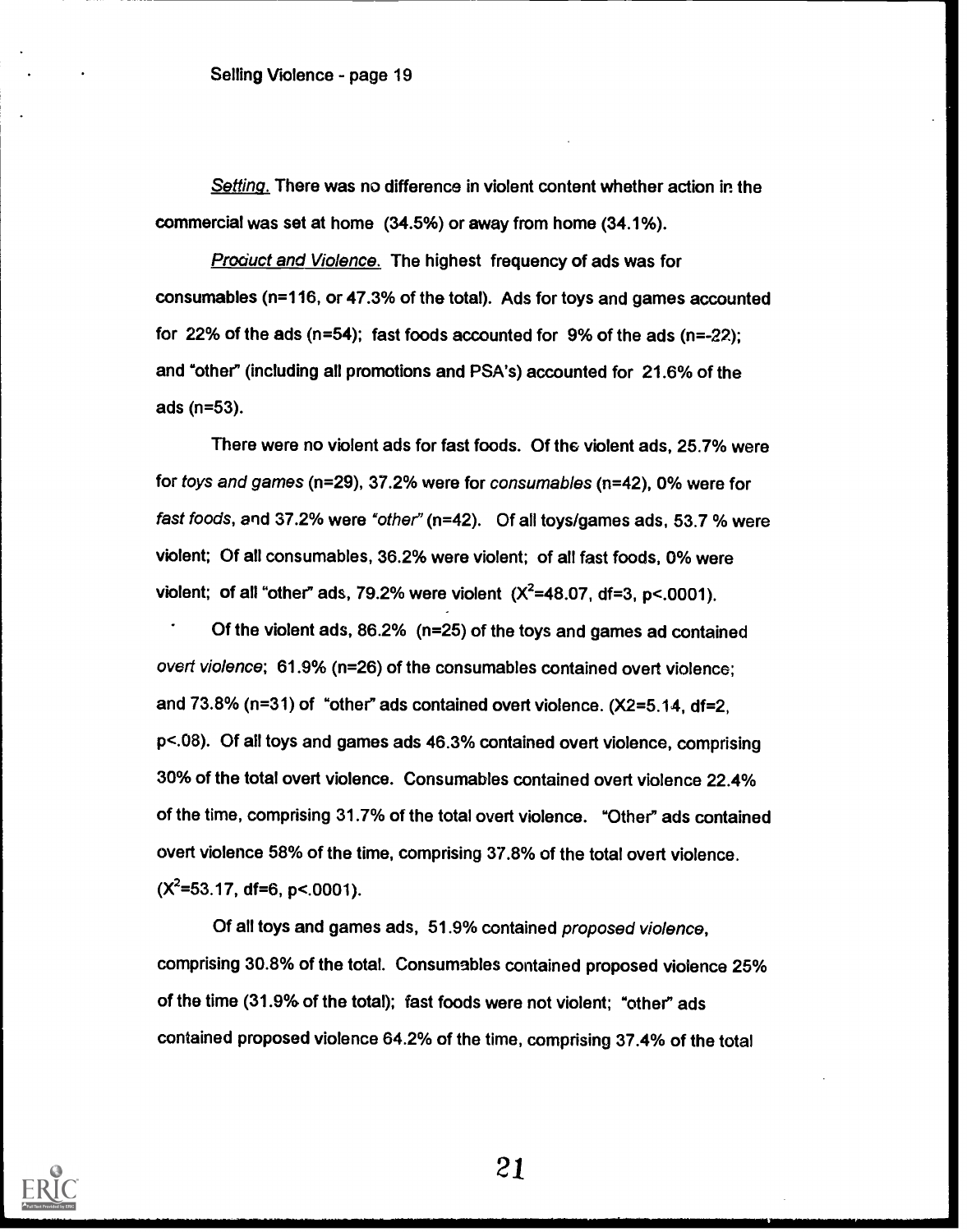proposed violence.  $(X^2=56.38, df=6, p<.0001)$ . Of violent ads, 96.6% of the toys and games ads, 69% of the consumables ads, and 81% of "other" ads contained proposed violence (X2=8.28, df=2, p<.02).

Primary Theme Appeal of Ad. Ads using the product performance theme were violent 61.5% of the time (n=65). While "other" appeals had a higher percentage (71.4%), there were only seven ads in this category. Ads using the taste/flavor/smell appeal were violent 43.8% of the time (n=48). Ads using the fun/happiness theme were violent 39.1% of the time (n=110). Ads using the product-in-social-context theme were violent 26.7% of the time (n=15)  $(X^2=12.602, df=4, p<.02)$ .

Of the violent ads, the fun/happiness theme was used 38.1% of the time (n=43), the product performance theme was used 35.4% of the time (n=40), taste/flavor/smell was used 18.6% of the time (n=21), product-in-social-context was used 3.5% of the time (n=4), and other appeals were used 4.4% of the time  $(n=5)$  ( $X^2$ =12.602, df=4, p<.02).

Of the violent ads, toys and games used the "product performance" theme predominantly (75.9% of the time, n=22), followed by "fun and happiness" (17.2%, n=5). Consumables used "taste/flavor/smell" 50% of the time (n=21) , followed by "product performance" (16.7%, n=7). "Other" ads used "fun and happiness" 57.1% of the time (n=24), followed by "product performance" (26.2%, n=11).

Of all ads, most toys/games utilized the "product performance" appeal (74.1%, n=40); these were violent 55% of the time (n=22). "Fun and happiness" appeal was violent 41.7% of the time for toys and game (n=12). Of

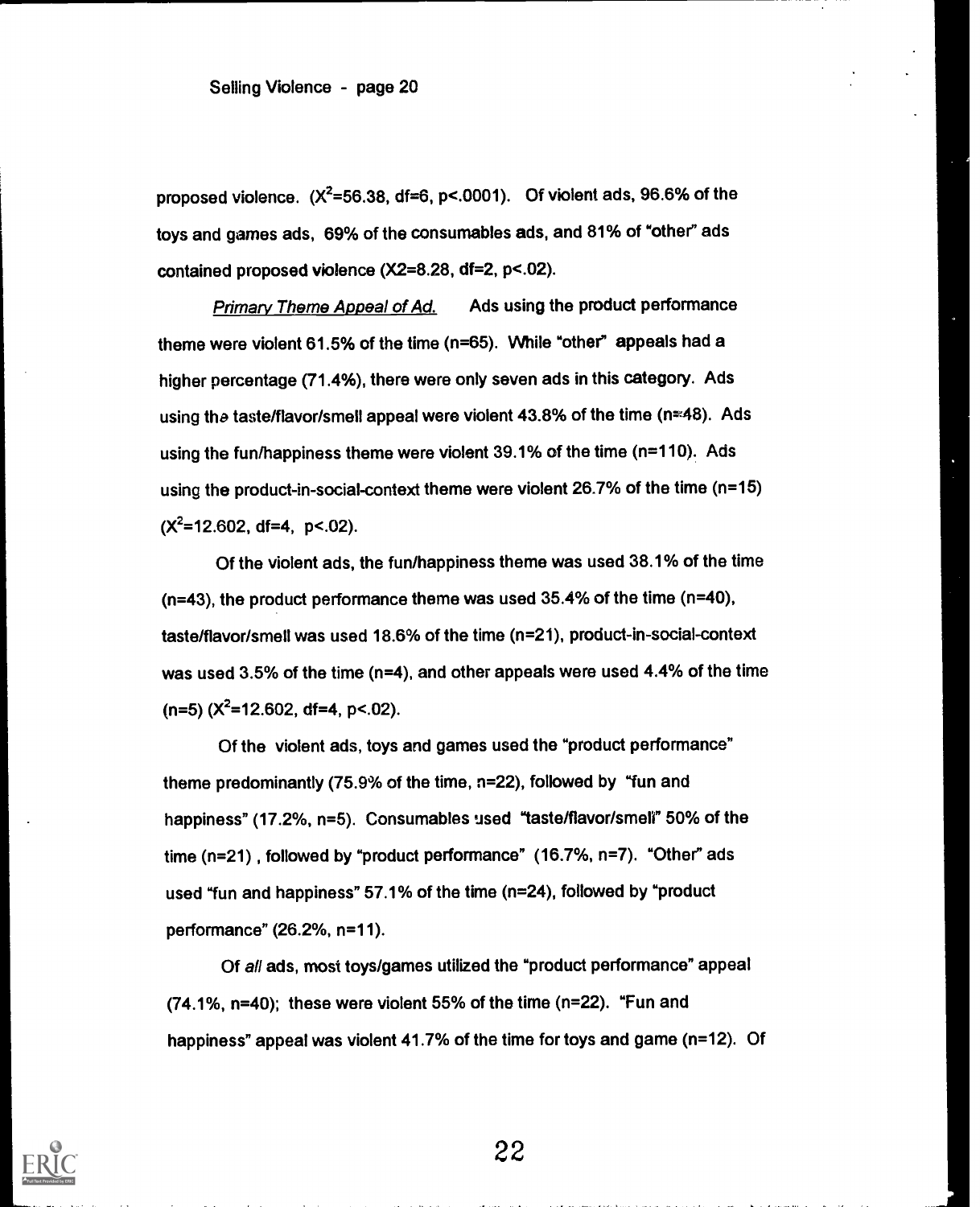all ads for consumables, 50% of the ads using the taste/flavor/smell appeal were violent ( $n=21$ ). 33.3% of consumables ads using the fun/ happiness appeal were violent (n=14), and 16.7% of consumables ads using product performance (n=7) were violent. For ads using other appeals, the fun/happiness theme dominates, and is most likely to be violent (57.1%, n=24), followed by product performance (26.2%, n=11).

Of the violent ads, the "fun/happiness" ads were overtly Violent 90.7% of the time (n=43), "product performance" ads 70% of the time (n=40), "taste" ads 47.6% of the time (n=21), "product in social context" ads 50% of the time (n=2), and "other" appeals 60% of the time (n=3).

Appeal to Gender. In all ads, when the primary sex appeal is to males (n=78), the ads were violent 64.1% of the time; to females (n=14), 7.1% of the time ads were violent (n=1); to both (n=153), 40.5% of the time  $(X^2=20.64)$ . df=2, p<.0001).

In ads that contain violence, male characters are taking the violent action 56.6% of the time; female characters are identifiable as taking action 3.5% of the time. Gender of character was riot identifiable, or action was taken by both male and female characters 39.8% of the time. There were no ads containing violence when gender of characters taking action could be identified where males were not violent .

In ads that contain violence that are directed toward males (n=50), 68% of the time males are the primary actors, 0% of the time females are primary actors, and 32% of the time gender of primary actor is not identifiable.  $(X^2=32.72, df=4, p<.0001)$ .

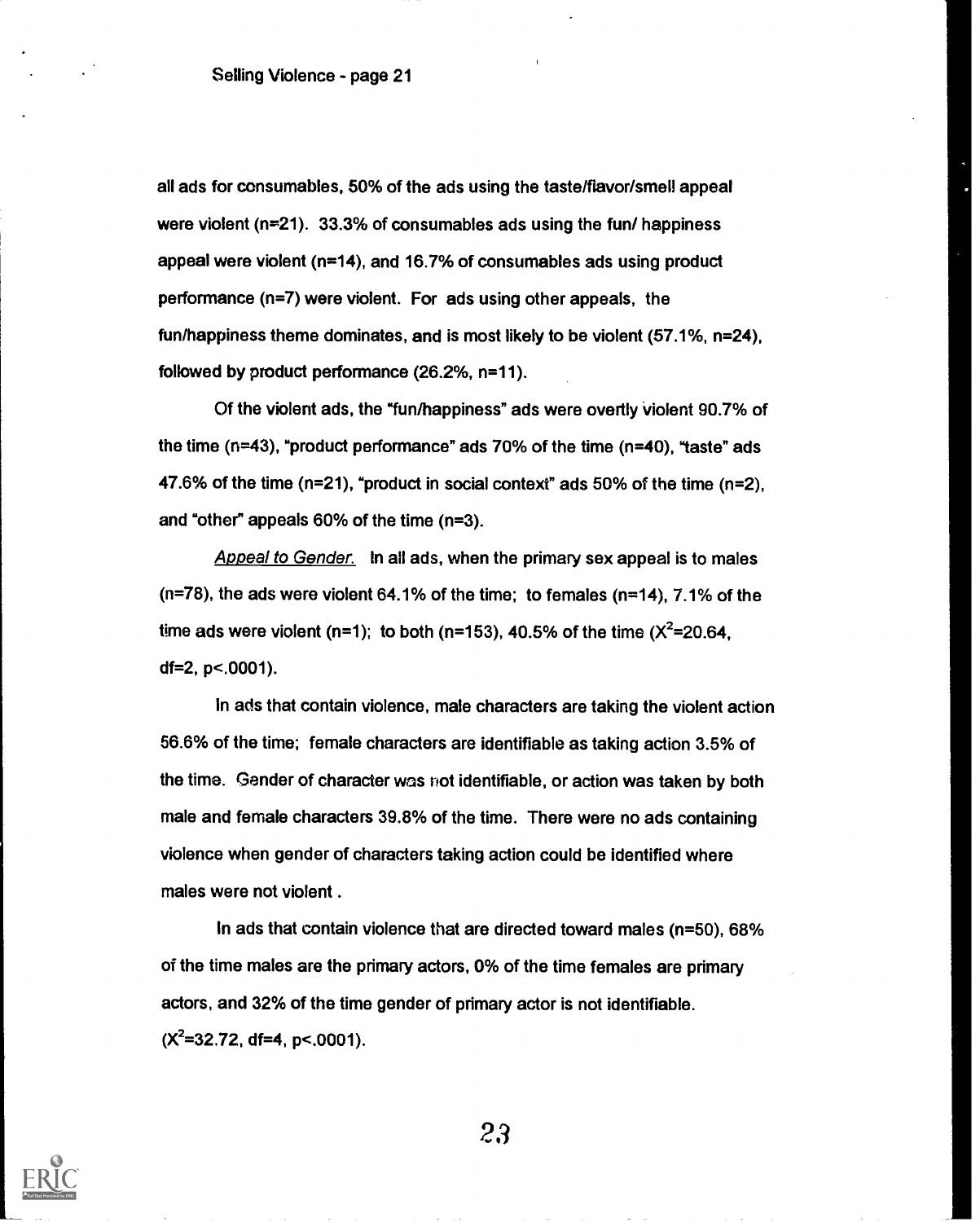In ads that contain violence, those characters receiving action are also predominantly male (47.8%, n=54). Female characters receive action 8.8% (n=10) of the time. Gender of characters receiving action was not identifiable or action was received by a mixed group in 43.4% (n=49) of the violent ads  $(X^2=17.86, df=4, p<.002)$ .

Of the violent ads that appeal to males, males received action 50% of the time and 50% of the time gender coul. not be specified. Females did not receive action in these ads.

Of the violent ads that did not have a specific gender appeal, 46.8% (n=29) had males as the primarily recipients of action, 14.5% (n=9) had females as recipient, and 38.7% (n=24) could not be specified. (X2=17.86, df=4, p<.002).

There is more overt violence in ads directed to males (48.8%, n=40) or not specified (50%, n=41) than to females (1.2%, n=1)  $(X^2=23.76, df=4,$ p<.0001). Of violent ads directed to males, males were the recipients of action 46.3% of the time, females 0%.

Alternetives to Violence. Alternatives to violence are offered only four times (1.6% of the total number of ads). Each time, the appeal was not specific to gender.  $(X^2=24.55, df=4, p<.0001)$ 

## **Discussion**

The data described here affirms the claim that we need to attend to the violent content of the commercials being shown during children's programming. The results of this analysis indicate that, when viewed from almost any angle,

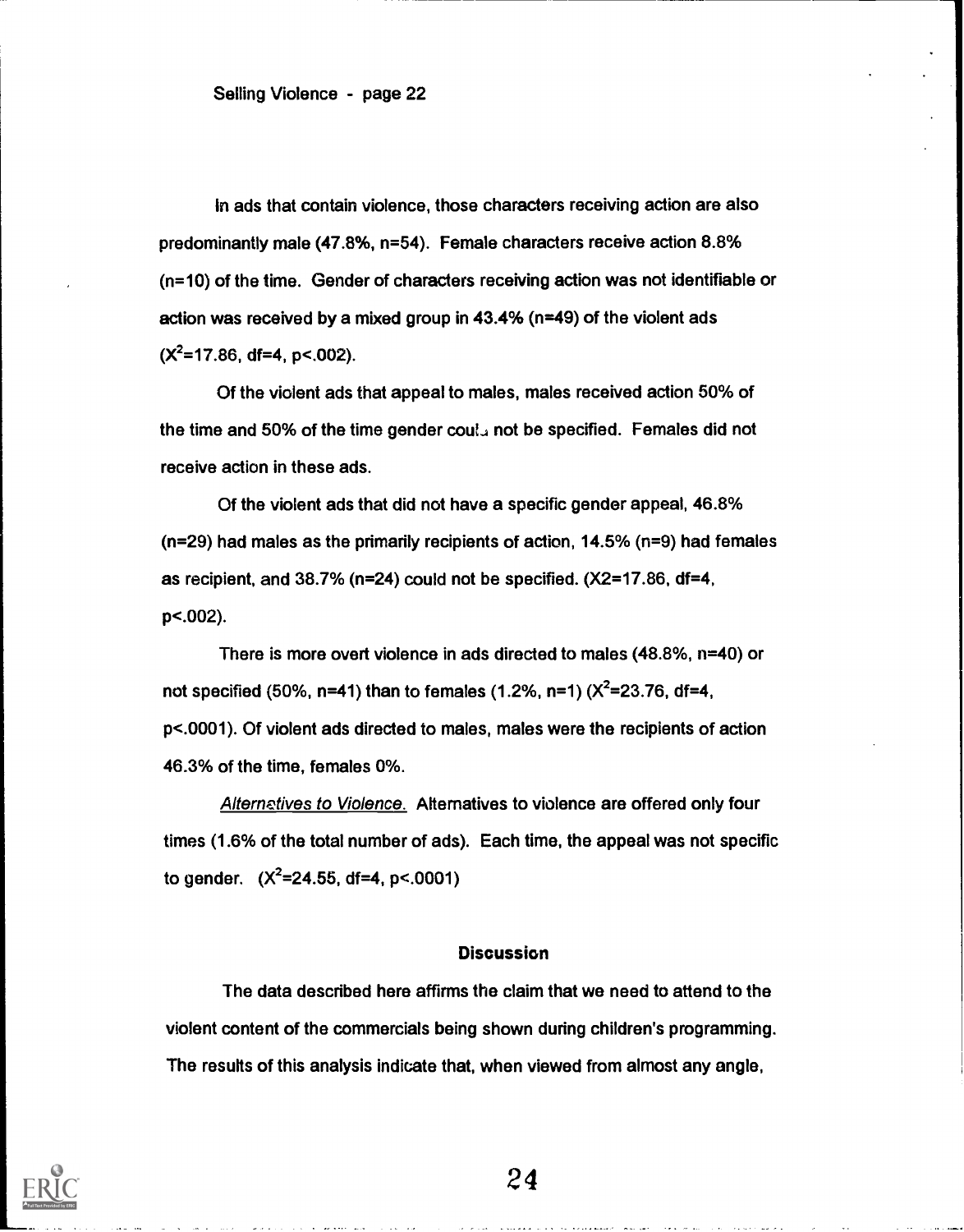violence is prevalent during the commercials sponsoring children's television fare. The finding that nearly half of the commercials that are broadcast during children's cartoons contain a violent message, certainly suggests that there is need for closer examination.

Clearly, advertisers use displays of violent behavior to sell products to children. This is particularly true for advertising directed to boys, in particular toys and games for boys. For instance, commercials for action figures contained numerous instances of extremely brutal selling approaches. Every action figure commercial viewed showed signs of both overt and proposed violence, some more than others. As an example, the gruff voice-over for World Wrestling Federation™ action figures threatened its viewers with, "Buy it...or else!" Toy vehicles that can produce large sharp teeth and can growl, "Attack Pack<sup>nM</sup>, were promoted by extolling their ability to cause harm to each other when properly manipulated by the boys playing with them. A commercial for "Super Mario<sup>"™</sup> action figures depicts the figures shooting weapons at one another (with the help of real boys [as distinct from cartoon-animation boys]) and weapons used to punch other action figures in the face. This commercial ends with a real boy slamming doors on the head of a life-size action figure, which falls down in a pretend daze. "But don't worry," intones the boy, "they're not real." While one commercial touted the benefits of being a "Lego-Maniac"<sup>TM</sup> and showed a boy creating a weapon built with Legos<sup>TM</sup> than can destroy a space invader, another resembled a violent college anatomy course: the entrails of a Jurassic Park<sup>TM</sup> action figure spill out of its snap-off belly when attacked by another dinosaur.

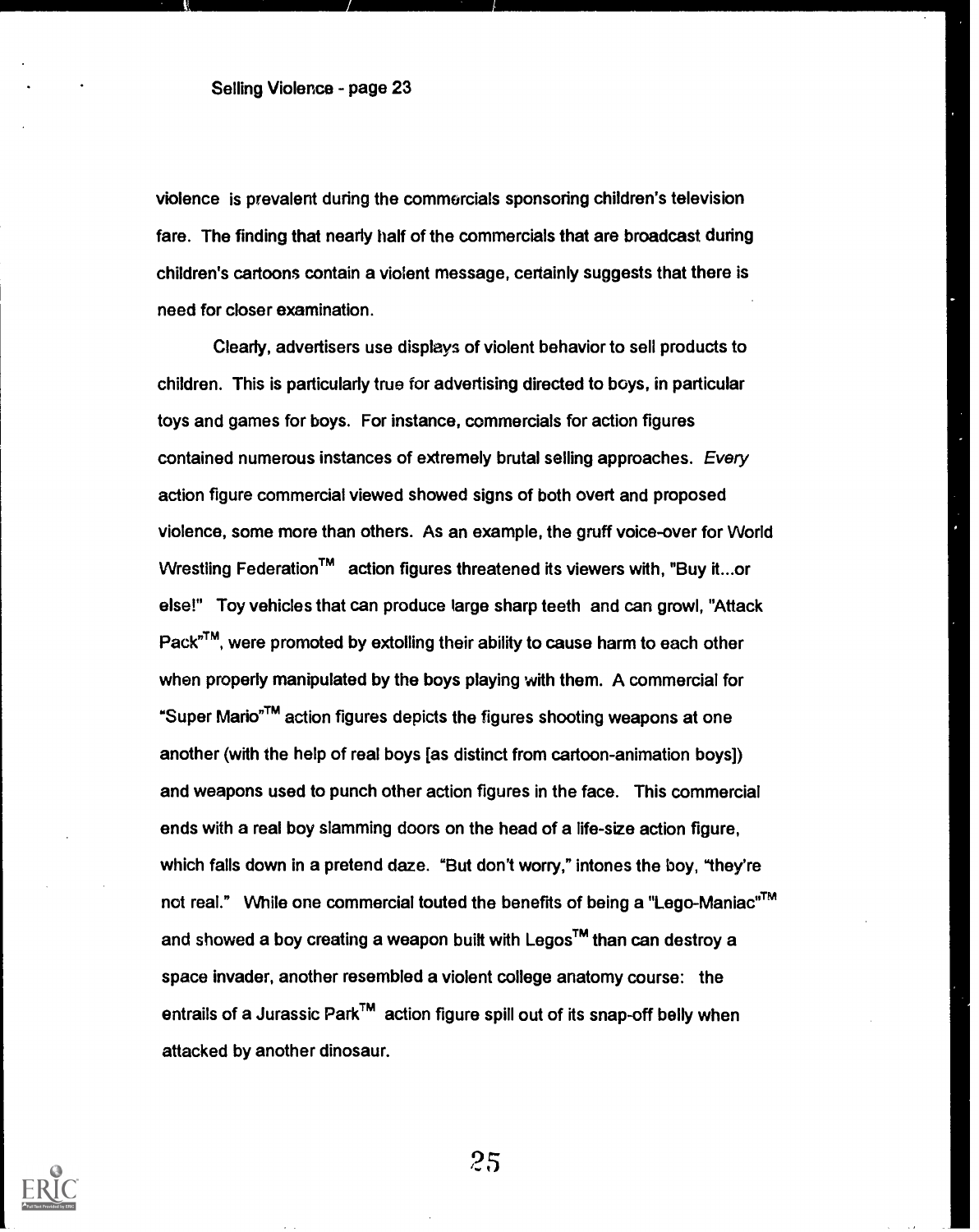Most of the commercials in our sample were targeted specifically at young boys. Of those commercials, nearly two-thirds were designed specifically to appeal to boys between the ages of 6 and 9 . Those commercials directed to a slightly older audience were almost as violent. Young children are being directed to boys that inundated with images of violent boys in 64% of the commercials they watch. Boys in this commercial world are clearly supposed to be violent.

It should be noted that these results reflect a predominance of male actors in the ads generally, a finding consistent with past research (Burkhart, 1989; Condry & Scheibe, 1991; Macklin & Kolbe, 1984). Nevertheless, the gender distinctions here are striking. In none of the ads that contained violence where gender of the characters could be identified were males not violent. in the violent ads, males were the primary actors and recipients of the action in the ad. Again, this reflects, in part, the dominance of males in ads generally. However, the lopsidedness of male gender identification with violence demonstrated here indicates an emphasis upon this specific aspect of the male stereotype. The connection between violence and maleness is firmly reinforced in children ads.

It is often asserted that boys are naturally drawn to aggressive or violent stories and images. Producers, in particular, may argue that dramatic action requires violence if is to be attractive to the audience that must be attracted by commercial television (National Council for Families & TV, 1993). From this perspective it is only "natural" that violence be used to appeal to male audiences. This argument, however, is not upheld by research. Alvarez, Huston, Wright & Kerkman (1988) found that girls and boys (5 - 7 years old)

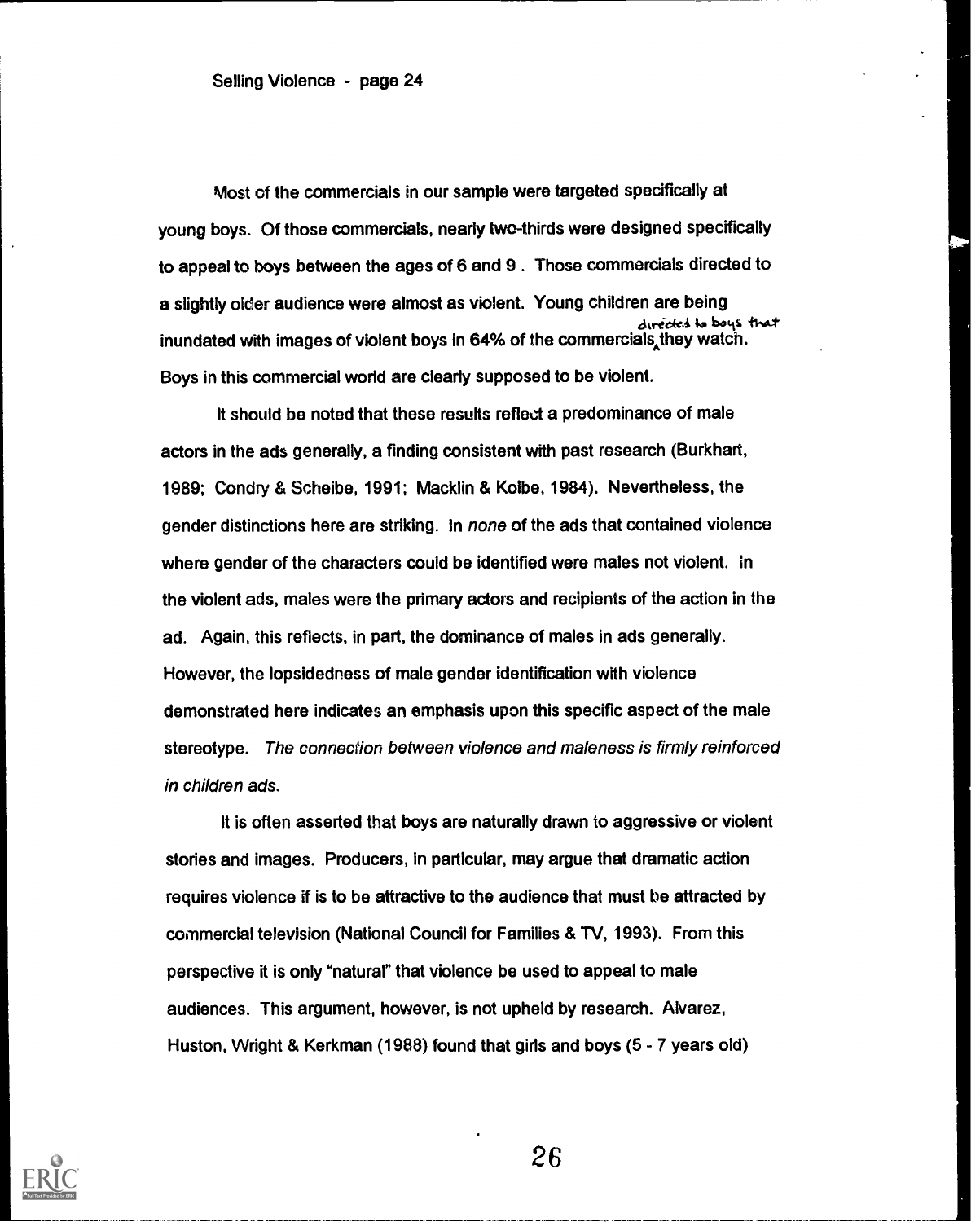attend differently to television, with boys paying more attention than girls to all cartoons, whether high or low levels of action, or high or low levels of violence. Girls, on the other hand, attended to low action rather than high action programs, regardless of violence level. Violence is not required for attention. It should be noted, however, that It has also been found that boys enjoy media products that contain violence more than girls do. Kubey & Csikszentmihalyi (1990) found that boys experience VCR viewing, video games, and music videos as more enjoyable than do girls. The sex differences were greatest with video games and music videos, both of which have been shown in other studies utilize violent as well as sexist scenarios (Dominick 1984; Sherman & Dominick, 1986).<sup>5</sup> While violence is not required for attention, the enjoyment of violence by males seems to be firmly established by adolescence.

The "product performance" appeal was the theme most likely to be violent, seen largely in commercials for toys and games. Most of these ads were directed toward male audiences as well. In these commercials violence appears to be reinforced as a way to accomplish an objective: this toy or game will perform (violently) so the child can pursue his objective. Violence is clearly embedded as an appropriate vehicle in this orientation toward achievement. The young male viewer is being sold the ways in which the product will fulfill a



 $5$  The sex differences found in our study are generally consistent with those found by Sherman and Dominick (1986) in videos broadcast in 1984. It should be noted that videos are also a product of the advertising industry.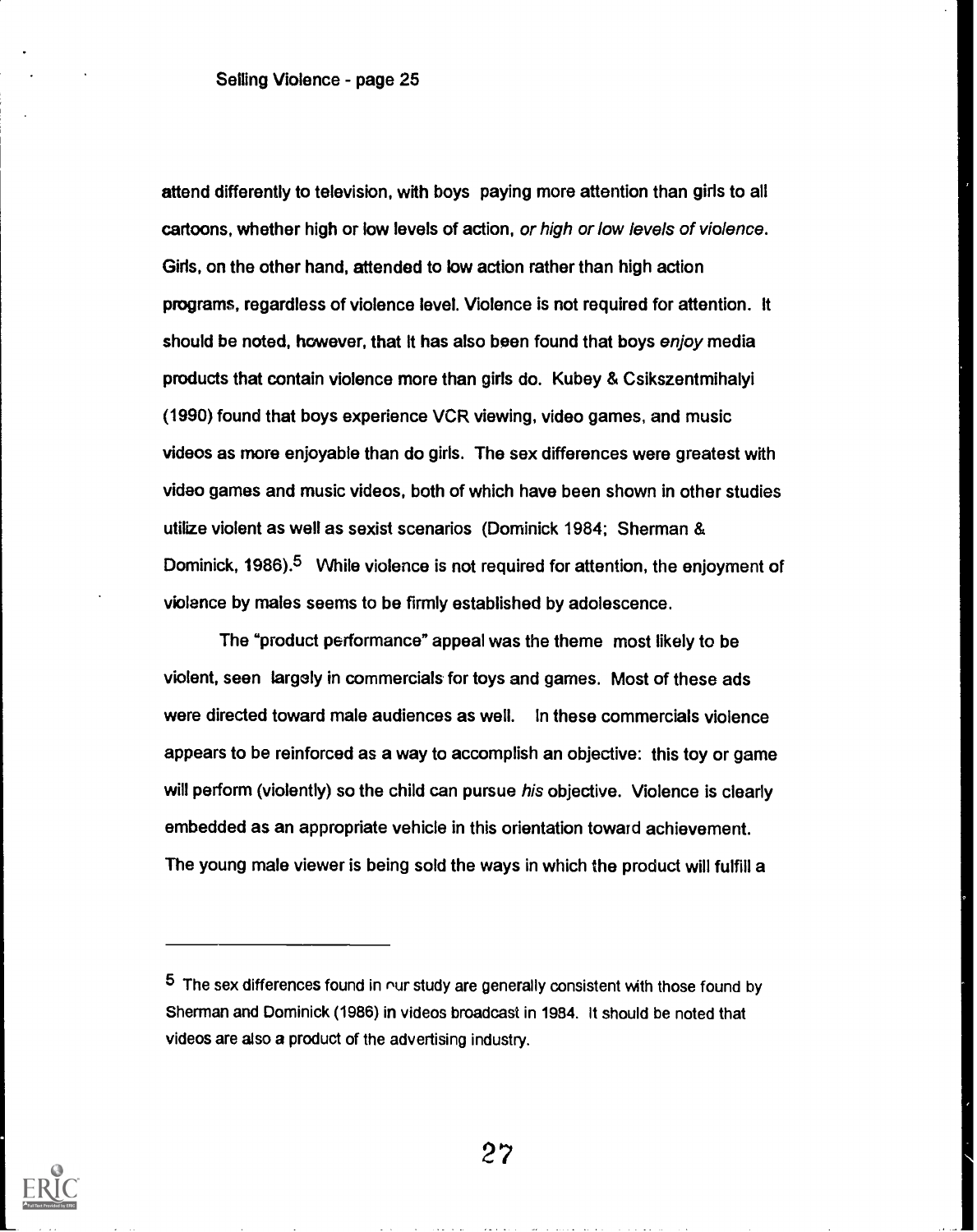violent purpose, rather than the non-violent pleasure the product may have the potential of providing.

Not only is violence a way to achieve objectives in ads directed to children, it is also a way to have lots of fun. The "fun/happiness" theme was used over a third of the time in violent ads. The association between violence and fun and happiness is especially disturbing. In light of a world where "wilding" is a reality, justified because it is "fun," this connection in ads directed to children gives one pause.<sup>6</sup>

It is surprising the extent to which food products use violence as a theme. While the Hawaiian Punch<sup>TM</sup> ads were not violent (a departure from past practice), several other food ads, notably cereal ads, contained violent characteristics. A common theme was that of theft, where yummy scrumptious cereal was stolen by bad guys. Recovering the food often required violence (e.g., bonking the bad guy over the head; a dog chasing the bad guy and biting his rear end with large pointy teeth). Sometimes the trademark "hero" was plotting and acting to steal the cereal away from the rightful eater (e.g., stalking; zapping the other so s/he drops the cereal box and it falls into the "hero's" hands). In the ads we reviewed, this trademark character was successful, encountering no negative sanctions for this behavior.



 $6$  "Wilding" is an American term referring to the activity where groups of individuals set out to beat-up, rape, and/or kill someone-anyone-just for the fun of it.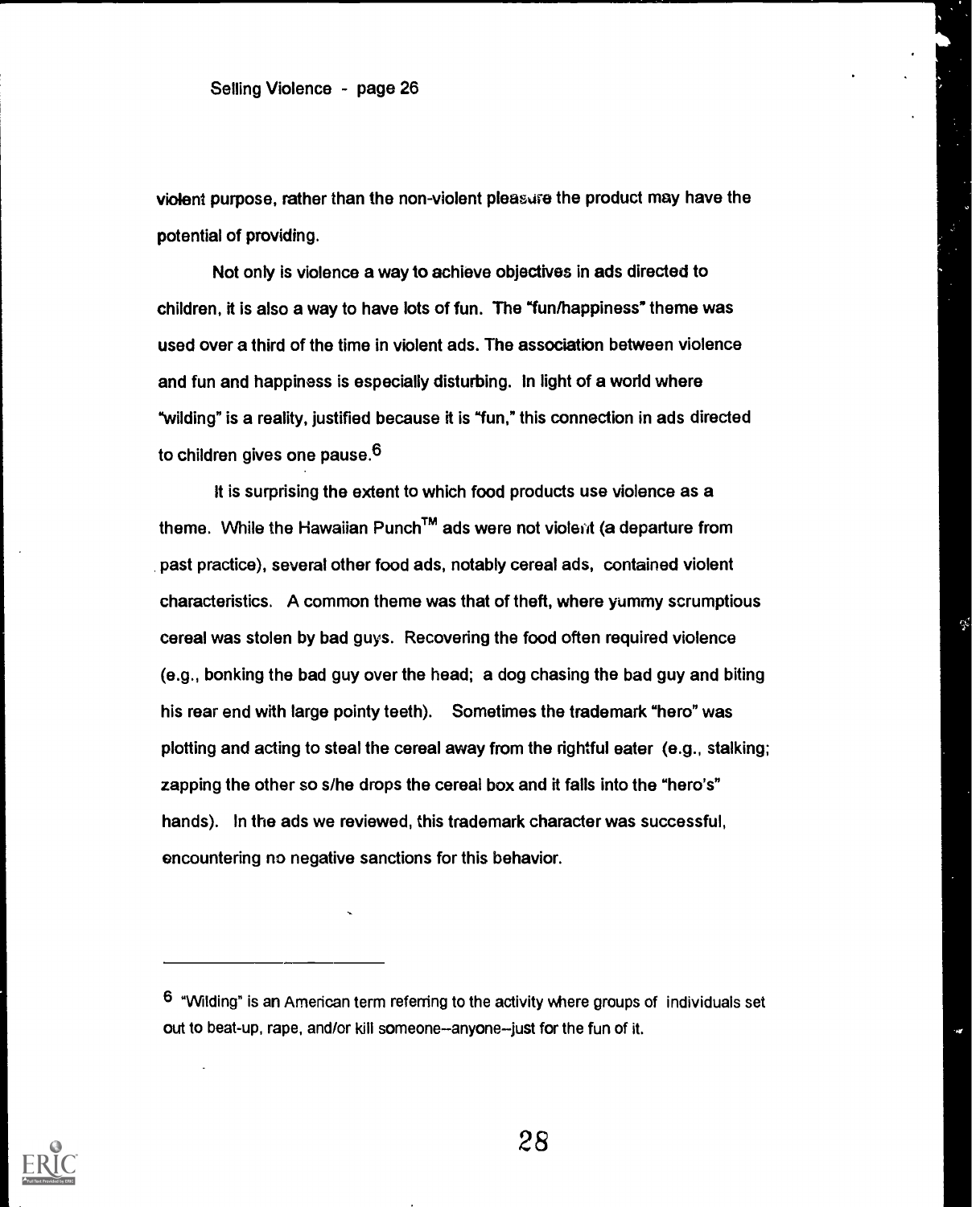Even pitches for potentially educational entities were not immune from violent themes. For example, an upcoming film at the Science Museum of Minnesota (Sharks) employed violent advertising strategies. As a large shark swam near a caged diver, the announcer enticed the viewer with images of "filet of diver," "diver burger," and "diver under glass." This seemingly innocent narration smacks of an inarguable premise that the potential of violence is attractive and should be sought.

In children's ads violence is an extremely useful activity, helping a child achieve several different goals. The fact that violence appears in several different appeals functions as a corroborative message: violence will work in all sorts of ways to accomplish all sorts of goals.

The "other" category for types of ads contained mixed types of messages about violence. Most public service announcements (PSAs) did, unexpectedly, contain examples of violence. For example, one sponsored by the American Humane Society, "The Adventures of Dynamo Duck," showed actual animals acting out a story line in which the heroes and villains plot against each other, destroy (by implication) each other, make references to planning "attacks," and make threats to do something to each other if they don't comply with the demanded behavior. The point of it all? The narrator concludes with, "Be good to animals. The planet we save just may be your own." Weasels and cats, the villains subjected to the wiles of the baby duck, are apparently exempted from this admonition.

The messages in PSA's were primarily prosocial messages. Often references to violence were used to illustrate the negative consequences for

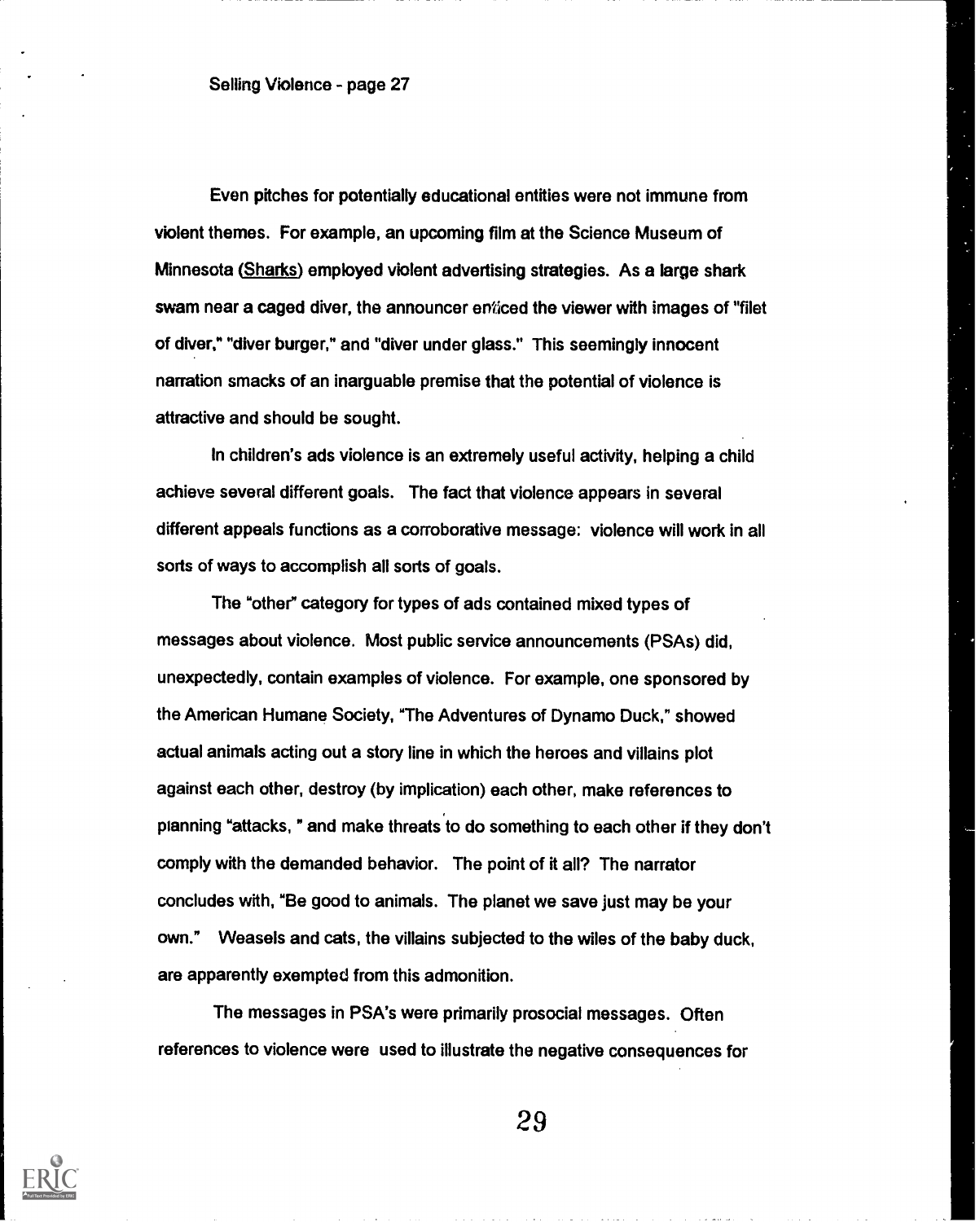failing to obey common sense rules. For instance, children were warned that "you could die" if you don't equip your smoke detectors with fresh batteries. In another PSA, children are taught about racial diversity through the offering of examples of unacceptable bahavior and language which lead to prejudiced thinking. The main difference between using violence in this instance in comparison to all other commercials, is that the ultimate goal was not to sell a product, but rather to modify the viewer's thinking and behavior to promote safety or mold prosocial attitudes. The incidence of violent content in PSA's would argue that there is a belief that violence is an appropriate selling tool, even for prosocial messages, and that we as a public are desensitized enough so that we do not question the desirability of depicting, for axample, a shark researcher as potentially dead meat.

One of the most disturbing findings pertains to the virtual inability of a child watching any cartoons to escape extensive exposure to violence via commercials. The lack of a correlation between violent cartoons and violent commercials bears grim witness to the futility experienced by a parent trying to protect a child from violent television by carefully allowing the child to view only nonviolent cartoons. Since a viewer has almost an equal chance of being exposed to a violent commercial during a high-violence cartoon as during a lowviolence cartoon, even children in households that carefully monitor viewing will be exposed to messages persuading them that violence is desirable.

As noted above, most ads were judged to be directed to children 6-9 years old, and of these nearly half contained violence. While the ads that contained the most violence were not directed at the youngest age group (recall

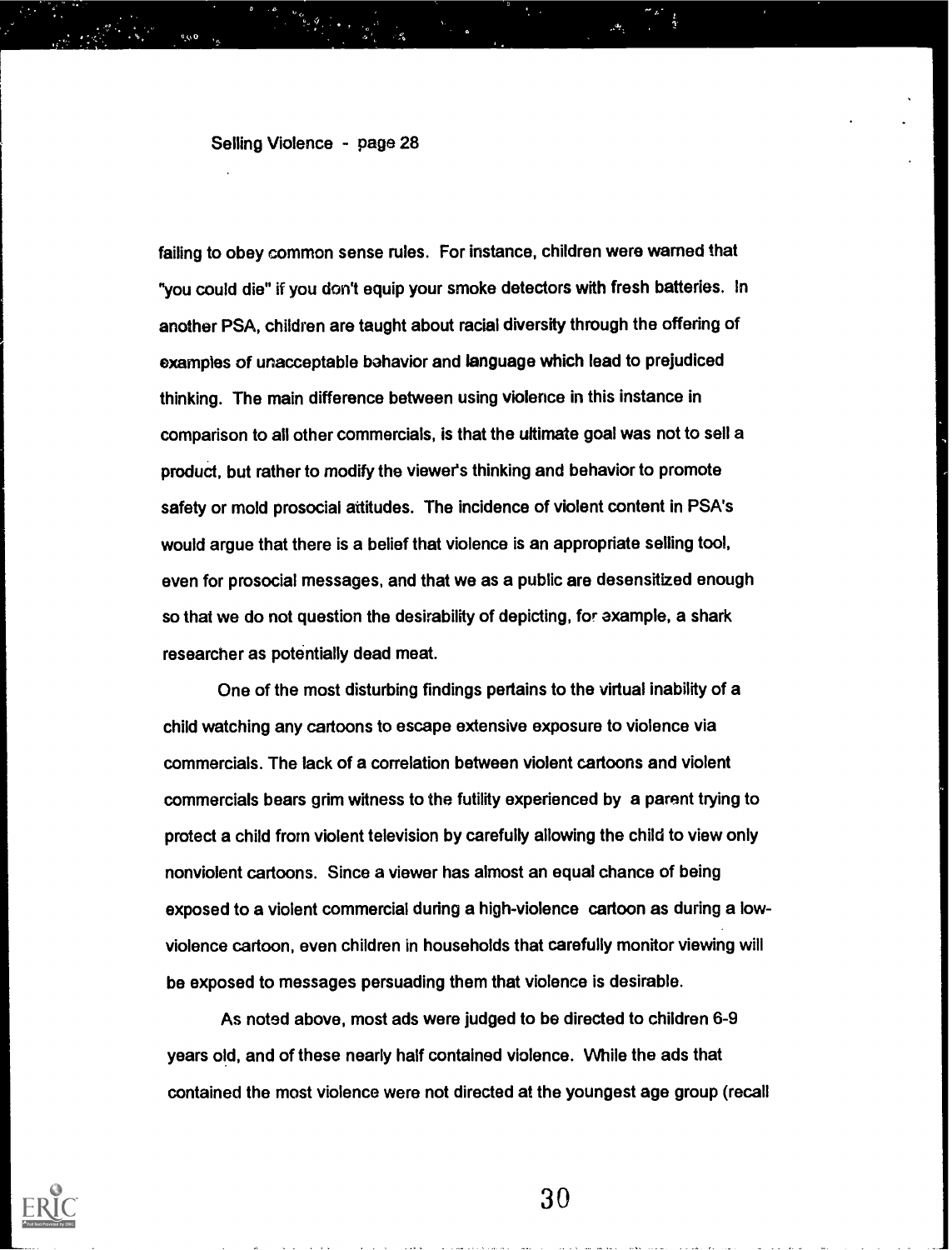that only three ads were judged to be directed at children younger than six years old), the ages of the children shown in these ads are those to which a five or six-year old aspires. These are the same children who have heen shown to use ads as an information source for understanding society around them, and, potentially, for models of appropriate behavior (Doubleday & Droege, 1993). In fight of the potential influence of advertising on the development of cultural ideas (Doubleday & Droege, 1993; Huston, et al., 1992), these results raise serious questions about the dominance of messages about violence that are directed repeatedly and incessantly at children known to be at an age of high impressionability.

### Implications

Many American viewers are calling for a reduction in TV violence and are asking that tighter controls to be placed on the networks regarding violent television programs. The concern about violence on television has resulted in legislative investigations and proposals for regulating broadcast television ("Simon gives TV 60 days", 1993). Thus far, however, discussion of regulation has focused on program content, not on content of commercials. It is clear from this study that any policy action must also address commercials and should address the relationship between advertisers and content of children's programs. The commercial text/intertext relationship is an integral part of understanding the evolution of content (Meehan, 1991).

It is also necessary to look at what we define as "violence" in any attempts to regulate it. Just counting the number of instances of violence and

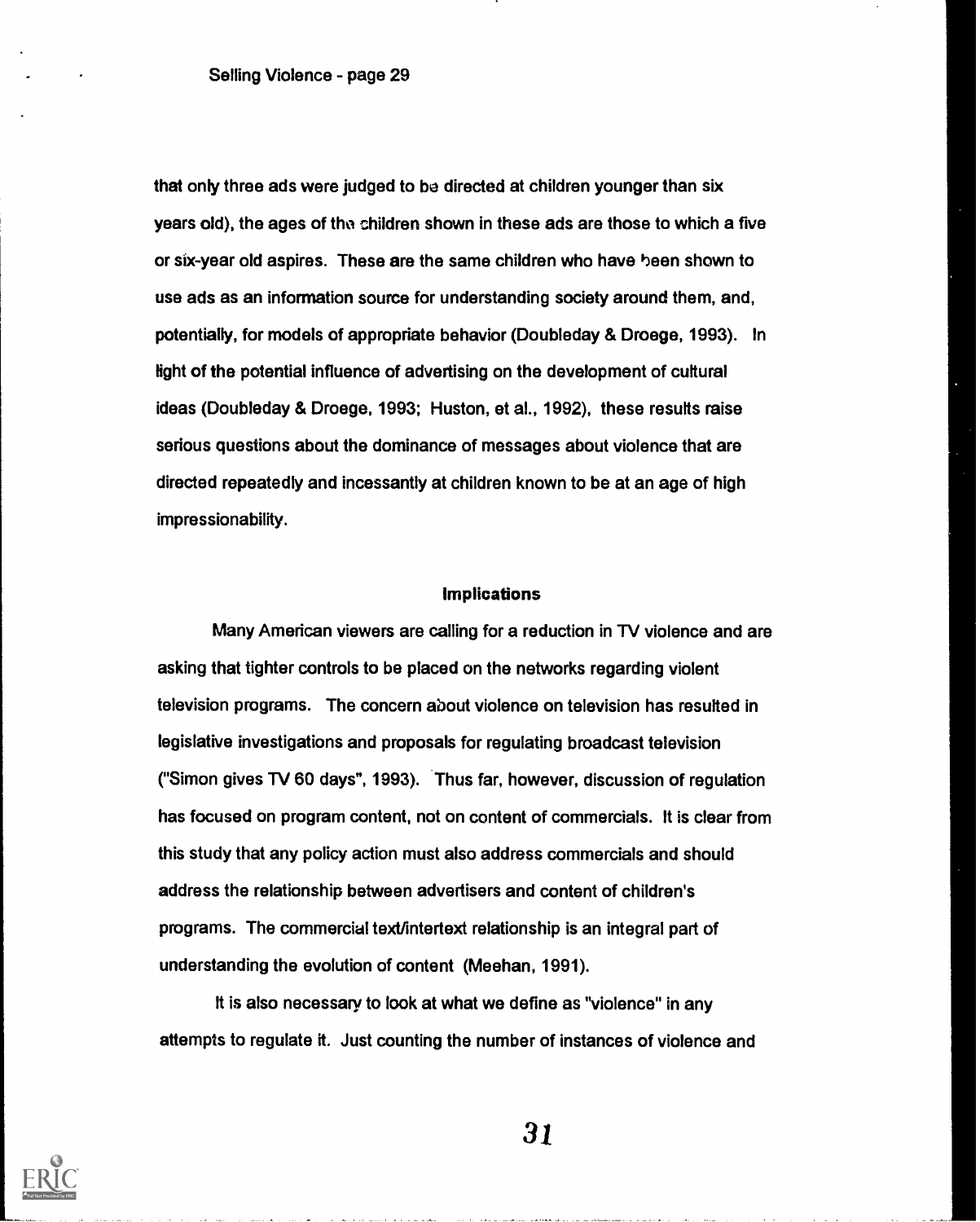asserting that these are bad is not enough. One must ask about the meaningful context within which the violence takes place: is a PSA that contains violence in order to warn about smoke detectors that don't work to be viewed with the same alarm as a commercial showing a trademark hero stalking an unsuspecting character who happens to be carrying the coveted cereal?

Furthermore, our concern should not be with one message broadcast in any one particular commercial. Rather, we should be concerned about the contextual meanings embedded in these commercials as well as the sheer volume of messages that focus in some way around violence. The multiplicity of messages, from many sources, dealing with many products, and utilizing several different appeals produce a corroborative effect potentially reinforcing the belief that a value on violence as a first and only response is appropriate.

The lack of alternative messages, i.e., that there are other ways to achieve fun and happiness and prove product performance without reference to violence, is also a concern. One can prove potency, one can believe oneself to be powerful, and one can show competence in ways that are not violent--but not in the world if children's television advertising. The power in self-control, in problem-solving, in collaboration, in achieving objectives jointly Without having to overcome an opponent, in individual self-satisfaction in a job well done--these messages are nonexistent.

We must look at the use of violence in children's ads in the context of the system of images wherein they exist. Duane Cady has argued that our culture is a cullure of warism (Cady, 1989). Our results show that the advertising on television that is directed to our children reflects and reinforces

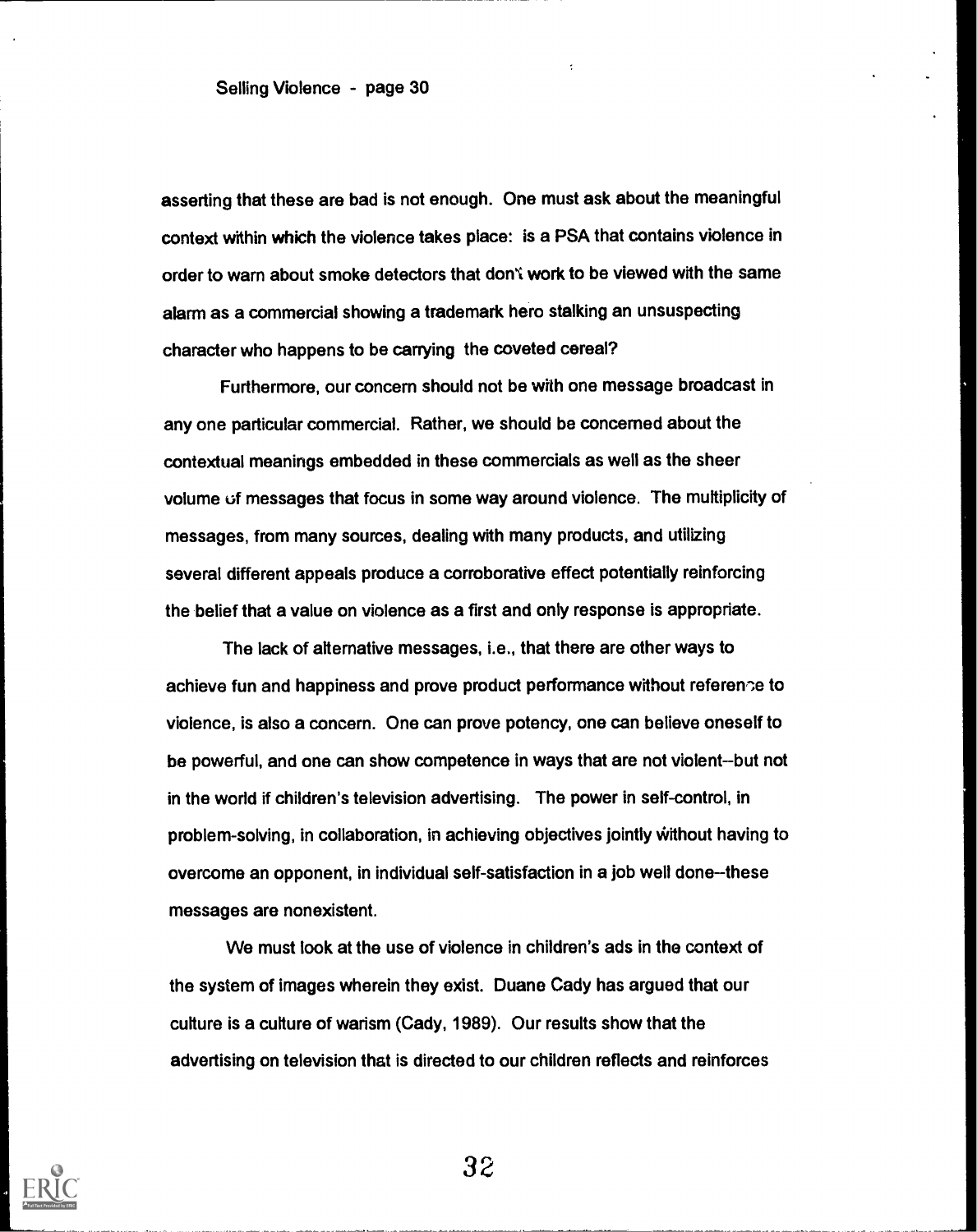this culture. Television is a powerful teaching tool, but as any teacher can tell you, not all of what it taught is learned or accepted. In addressing television and violent we must consider the messages in cultural context. We must also look at that messages that are not there, and the ways in which we participate in their exclusion. We must confront our cultural predisposition to view violent action as the only truly ethical response to injustice the questioning of which is a sure sign of weakness.

We will do nothing about violence in ads for children until we confront our cultural predisposition to embrace violence. It is clear from our results that, at least in television ads, we are socializing our boys to be violent. We are not only telling them, we are persuading them that violence is fun. It is productive. /t is what boys are. We must come to understand why it is so important to us as a culture that our men equate violence with competence and with happiness. Violence in context demands-and reveals--moral stance. When we accept the challenge to examine the arguments we are embracing about violence through media messages, we will necessarily confront the ethical nature of our moral universe.

We believe television teaches a curriculum. We cannot predict with accuracy what children will learn from any given curriculum, as any teacher will attest. There are extensive arguments about how to facilitate learning in schools because we have not settled questions about how children learn nor why children learn different things from the same curriculum. We have been trying for over two thousand years to determine how persuasion works, and why it doesn't work. We know that simply exposure to a message does not mean

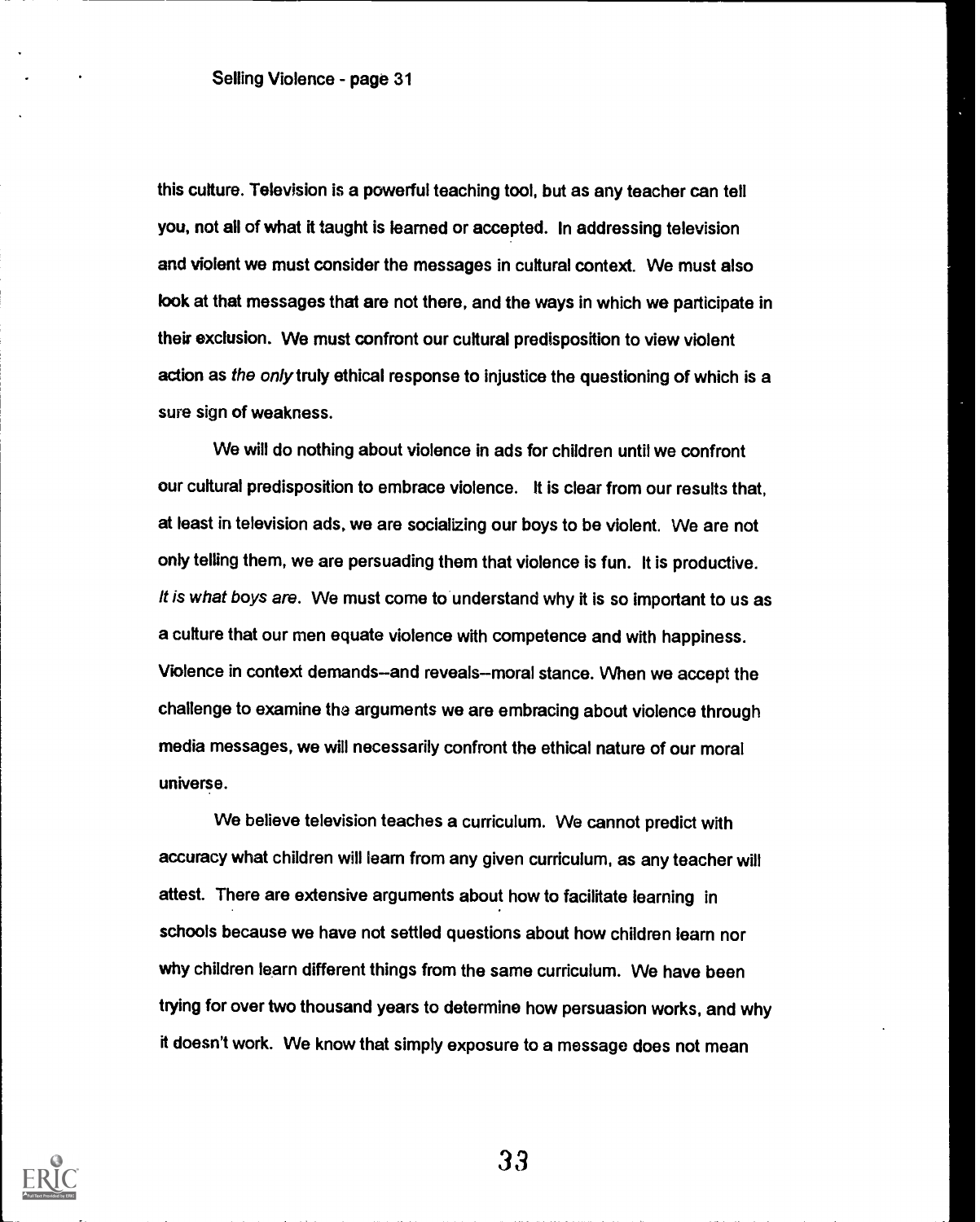that message will have an effect, nor that the message will have a predictable effect.

We don't know what an individual child will learn by repeated exposure to ads that are violent. That does not mean, however, that we should not be concerned. Just as we care about the curriculum in schools, even though we don't know exactly how it will affect an individual child, we ought to care about the curriculum embedded in television ads directed to children.

Television is like any curriculum: the curriculum reflects what we value. With television, we have a window into our cultural soul. Until we understand that, we will do little to change what we are providing for our children to learn. Television images and messages do not exist in a vacuum. They must be understood within the system of images that is our culture. Television images, including ads, take their meaning in relationship to the system within which they function. We must look at the arguments we are making to ourselves about the proper role of violence in our society and in our world. We must look at the struggle about violence that is portrayed, and at what we may vicariously learn about the consequences of the choices we make about being violent.

We have established that violence in children's ads is a serious issue. We have not established what that violence means. For this reason the research reported here is only a beginning and must be viewed as limited. The contextual meaning of these images should be examined. Nevertheless, when one considers the sheer amount of time that violence is the focus of commercial attention, regardless of context, the potential ramifications are disturbing.

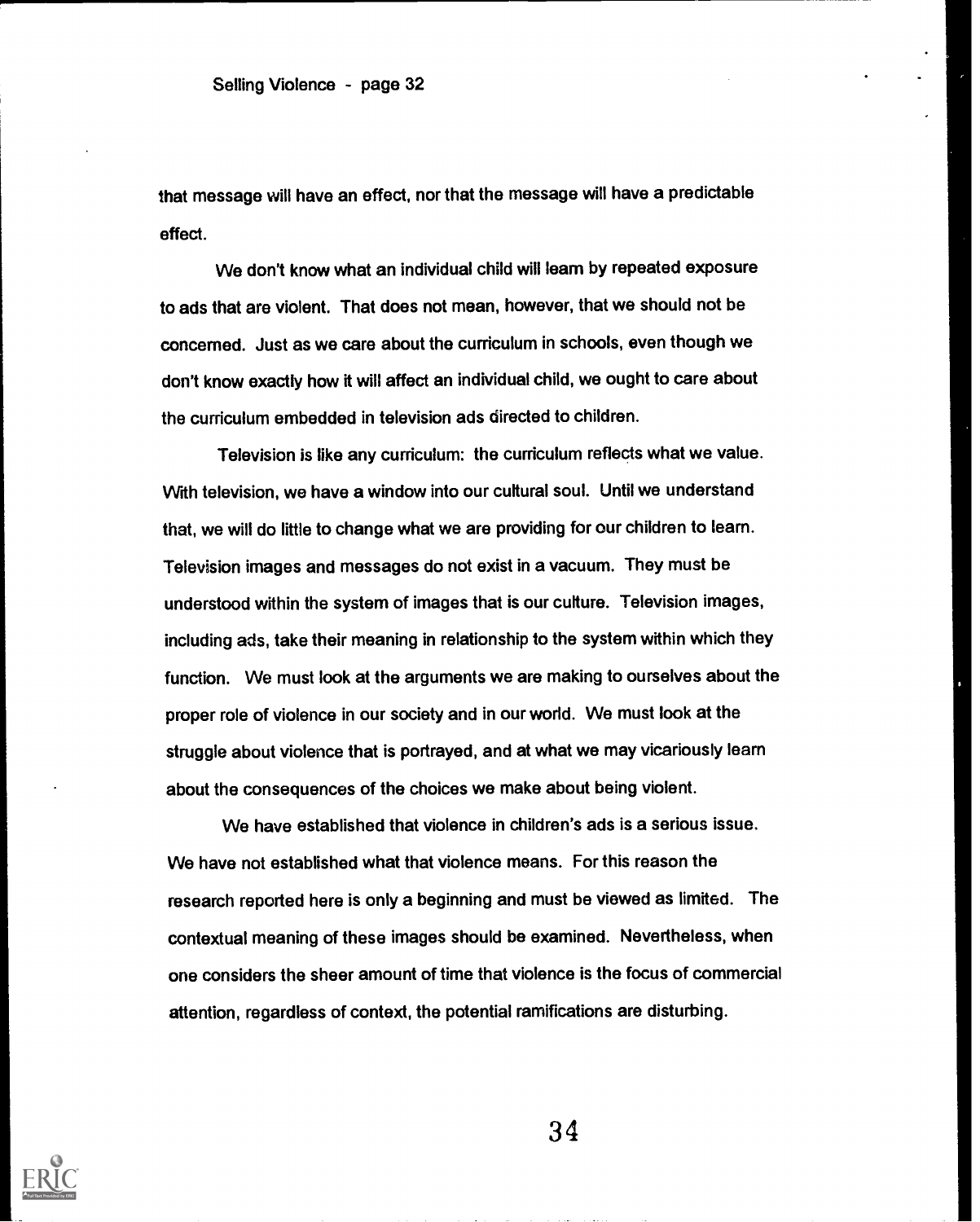## **Conclusion**

Research regarding television violence and television advertising points to the importance of attending to violence in commercials. If action is taken to regulate programming, commercials ought not be exempt. The research described here only begins to examine this very serious issue. Beyond this basic analysis, a more extensive treatment and closer, more detailed examination should be undertaken.

One advertising executive once stated, "Sooner or later you must look through kids' goggles and see things as they see them, appeal to them through their childish emotions and meet them on their own ground" (Mahaney, 1969). Likewise, sooner or later we must put on the goggles that advertisers are wearing and look at what they see when they are pretending to be our children. It will tell us who advertisers would have our children become.

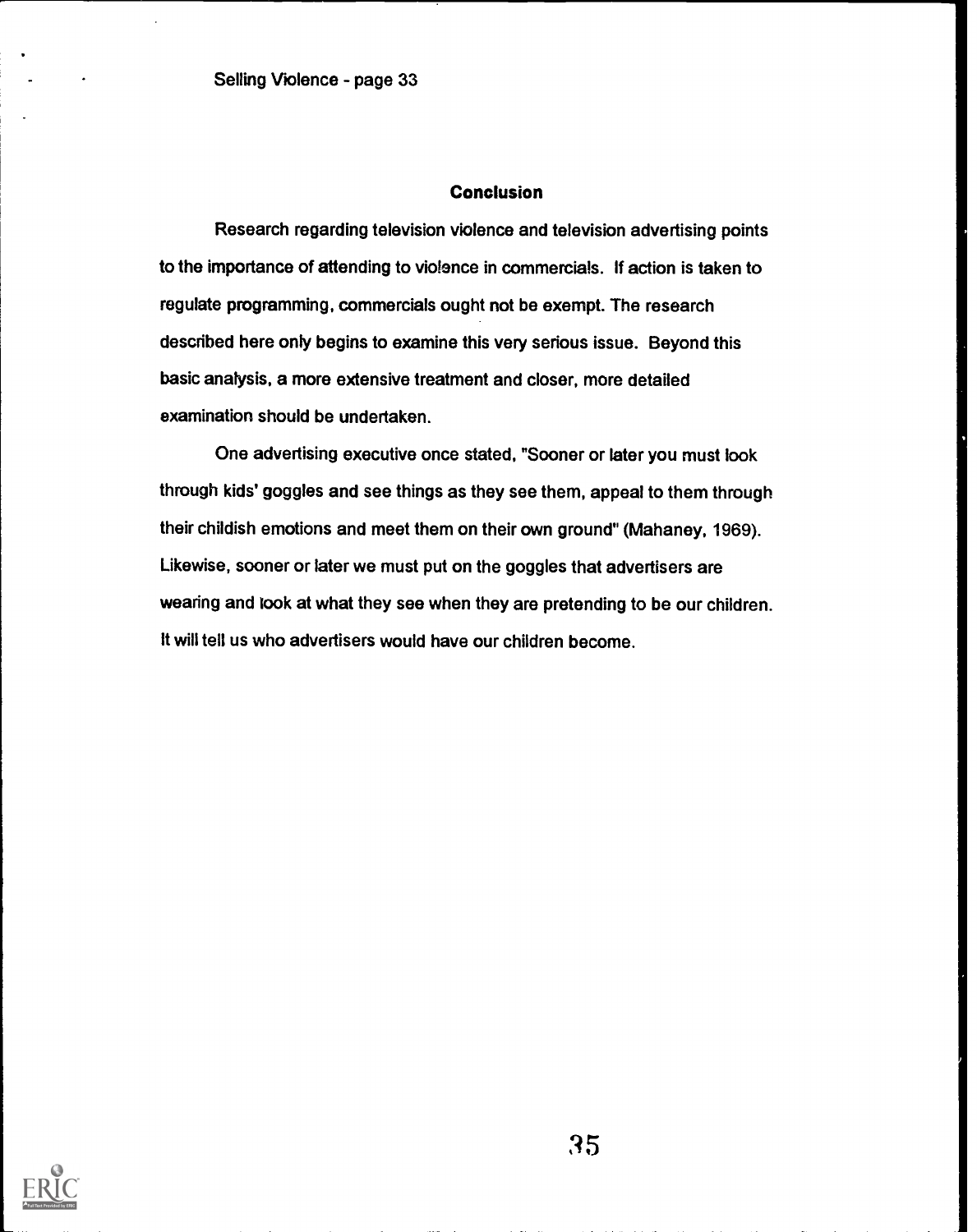### **References**

- Adler, R., Friedlander, B., Lesser, G., Meringoff, L., Robertson, T., Rossiter, J., & Ward, S. (1981). The effects of television on children. Lexington: Lexington Books.
- Alverez, M. , Huston, A., Wright, J., & Kerkrnan, D. (1988) Gender differences in visual attention to television form and content. Journal of Applied Development Psychology, 9, 459-475.
- Bretl, D., & Cantor, J. (1988). The portrayal of men and women in U.S. television commercials: A recent content analysis and trends of 15 years. Sex Roles, 18, 595-609.
- Broadwater, T. (1994). The context of violence: A content analysis of the violent contexts in children's television cartoons. Undergraduate Honors paper, Hemline University, St. Paul, MN. Also presented at the Central States Communication Association Conference, Oklahoma City, OK.
- Cady, D.L. (1989). From warism to pacifism: A moral continuum. Philadelphia: Temple University Press.
- Centerwall, B.S. (1992). Television and violence. Journal of the American Medical Association, 267 (22), 3059-3063.
- Children and television violence (1993). National Council for Families & TV Conference, C-Span, August.
- Condiy, J. & Scheibe, C. (1991). National children's television, United States (1970-1990). Paper presented at the 41st International Communication Association Conference, Chicago, IL.

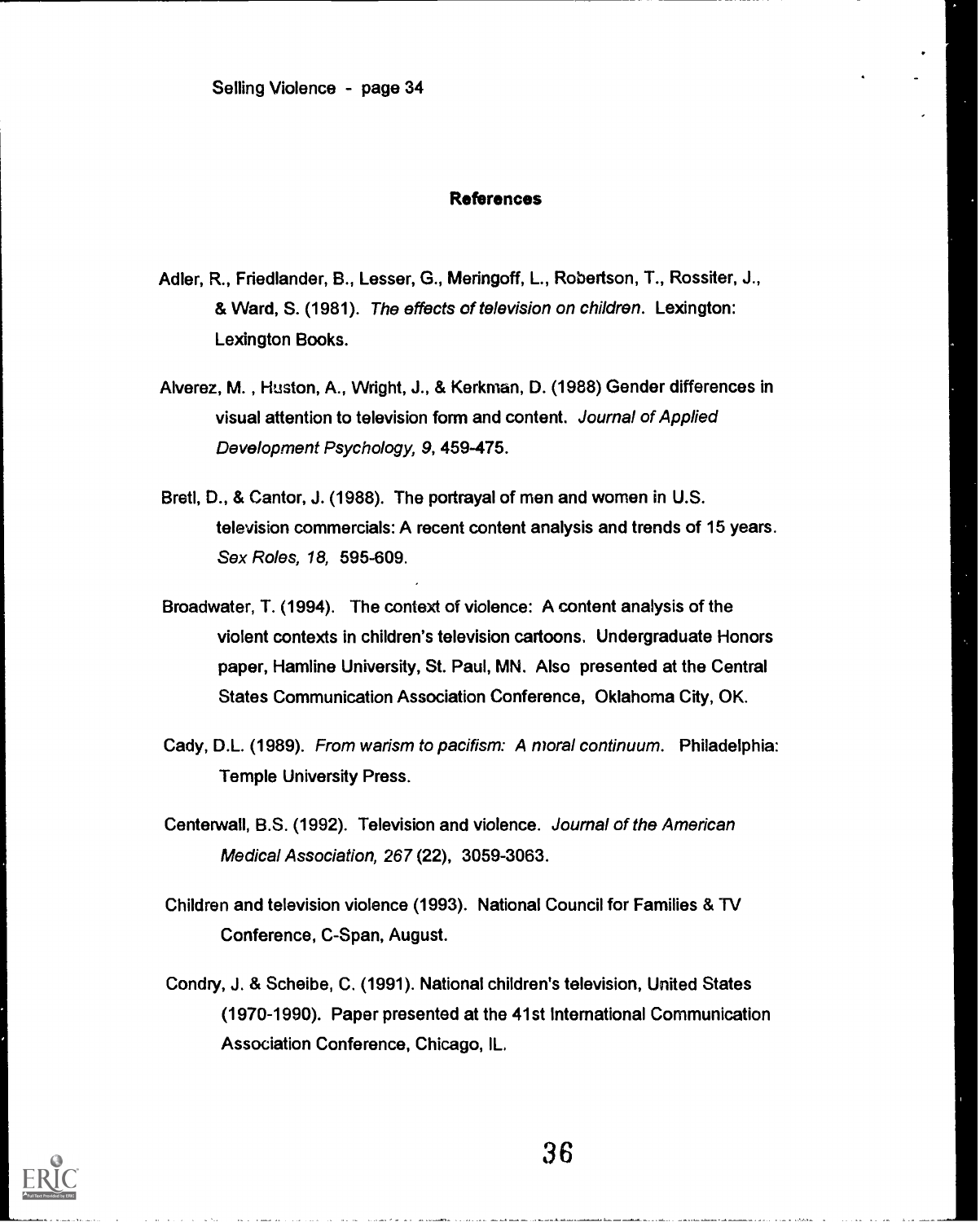- Dominick, J.R. (1984). Videogames, television violence, an aggression in teenagers. Journal of Communication, 34, 136-147.
- Doubleday, C.N., & Droege, K.L. (1993). Cognitive developmental influences on children's understanding of television. In G.L. Berry and J.K. Asamen (Eds.), Children and television: Images in a changing sociocultural world. Newbury Park, CA: Sage (pp. 23-37).
- Friedrich, L.K., & Stein, A.H. (1973). Aggressive and prosocial television programs and the natural behavior or preschool children. Monographs of the Society for Research on Child Development, 38 (4, Serial No. 151).
- Gerbner, G., Gross, L. Morgan, M., & Signorielli, N. (1980). The 'mainstreaming' of America: Violence profile no. 11. Journal of Communication, 30, 10- 27.
- Gerbner, G., Gross, L., Signorielli, N., Michael, M. & Jackson-Beck, M. (1979). The demonstration of power: Violence profile no. 10. Journal of Communication, 29, 177-196.
- Greenfield, P.M., Yut, E., Chung, M., Land, D. Kreider, H., Pantoja, J., & Horskey, K. (1993). The program-length commercial. In G.L. Berry and J.K. Asamen (Eds.), Children and television: Images in a changing sociocultural world. Newbury Park, CA: Sage (pp. 53-72).
- Gunter, G. (1994). The question of media violence. In J. Gryant & D. Zillman (Eds.), Media effects: Advances in theory and research. Hillsdale, NJ: Lawrence Erlbaum Associates.

 $\mathcal{M}$ 

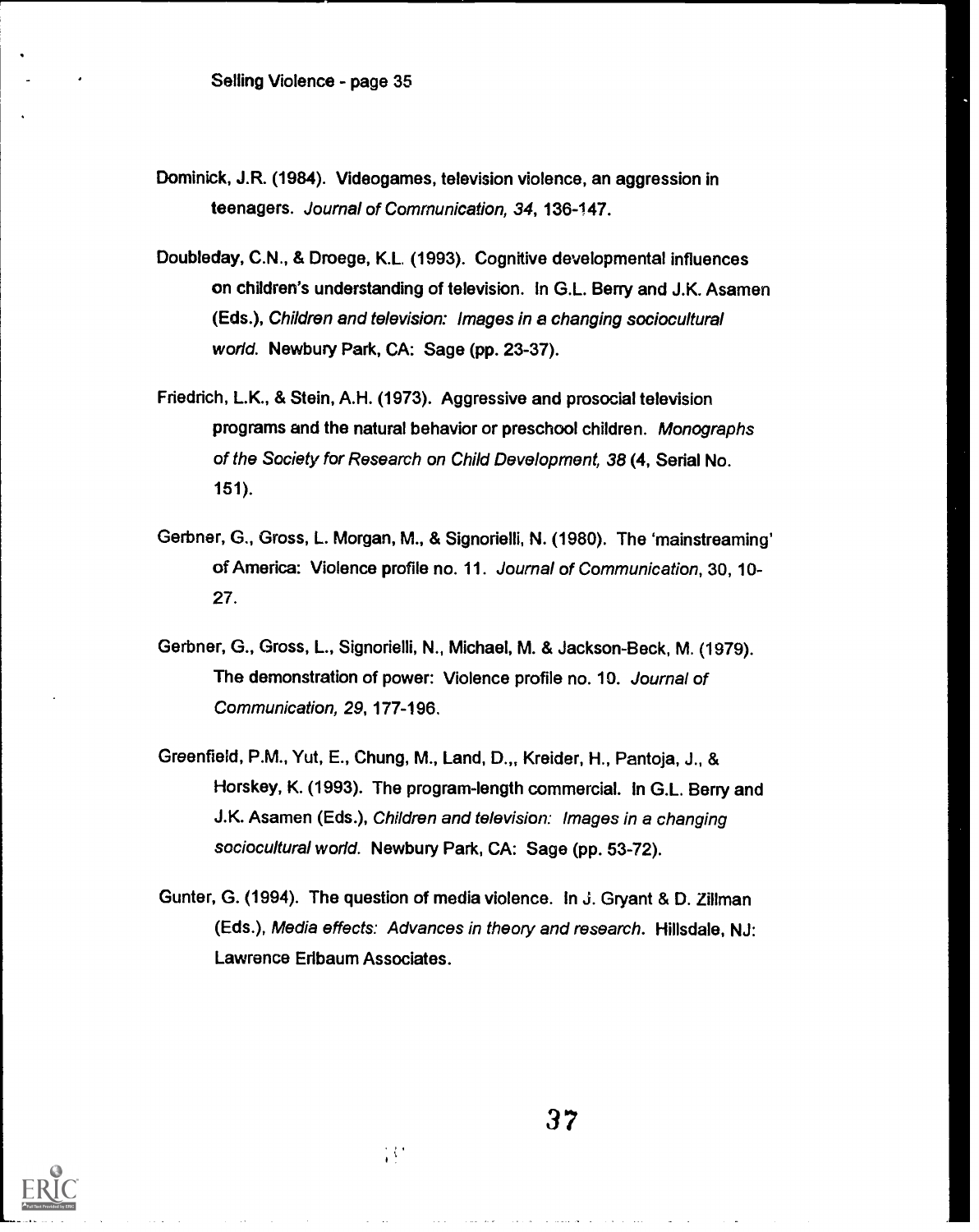- Hirsch, P.M. (1980). The 'scary world' of the nonviewers and other anomolies: A reanalysis of Gerbner et al.'s findings on cultivation analysis, part I. Communication Research, 7 (4), 403-456.
- Huston, A.C., Donnerstein, E., Fairchild, H., Feshbach, N.D., Katz, P.A., Murray, J.P., Rubinstein, E.A., Wilcox, B.L., & Zuckerman, D. (1992). Big world, small screen: The role of television in American society. Lincoln, NE: University of Nebraska Press.
- Kubey, R. & Csikszentmihalyi, M. (1990). Television and the quality of life: How viewing shapes everyday experience. Hillsdale, New Jersey: Lawrence Erlbaum Associates.
- Kunkel, D. & Gantz, W. (1992). Children's television advertising in the multichannel environment. Journal of Communication, 42, 134-152.
- Kunkel, D. & Roberts, D. (1991). Young minds and marketplace values: Issues in children's television advertising. Journal of Social Issues, 47, 57-72.
- Lowery, S.A. & De Fleur, M.L. (1988). Milestones in mass communication research, 2nd ed., NY: Longman.
- Macklin, M.C., & Kolbe, R.H. (1984). Sex role stereotyping in children's advertising: Current and past trends. J. of Advertising, 13 (2), 34-42.
- Mahaney, E. (1969). Partners for profit: Children, toys, and TV. Broadcasting, June 30, p. 18.
- Meehan, E. (1991). 'Holy Commodity Fetish, Batman!': The political economy of a commercial intertext. In R. A. Pearson & W. Uricchio (Eds.), The many lives of the Batman: Critical approaches to a superhero and his media. NY: Routledge.